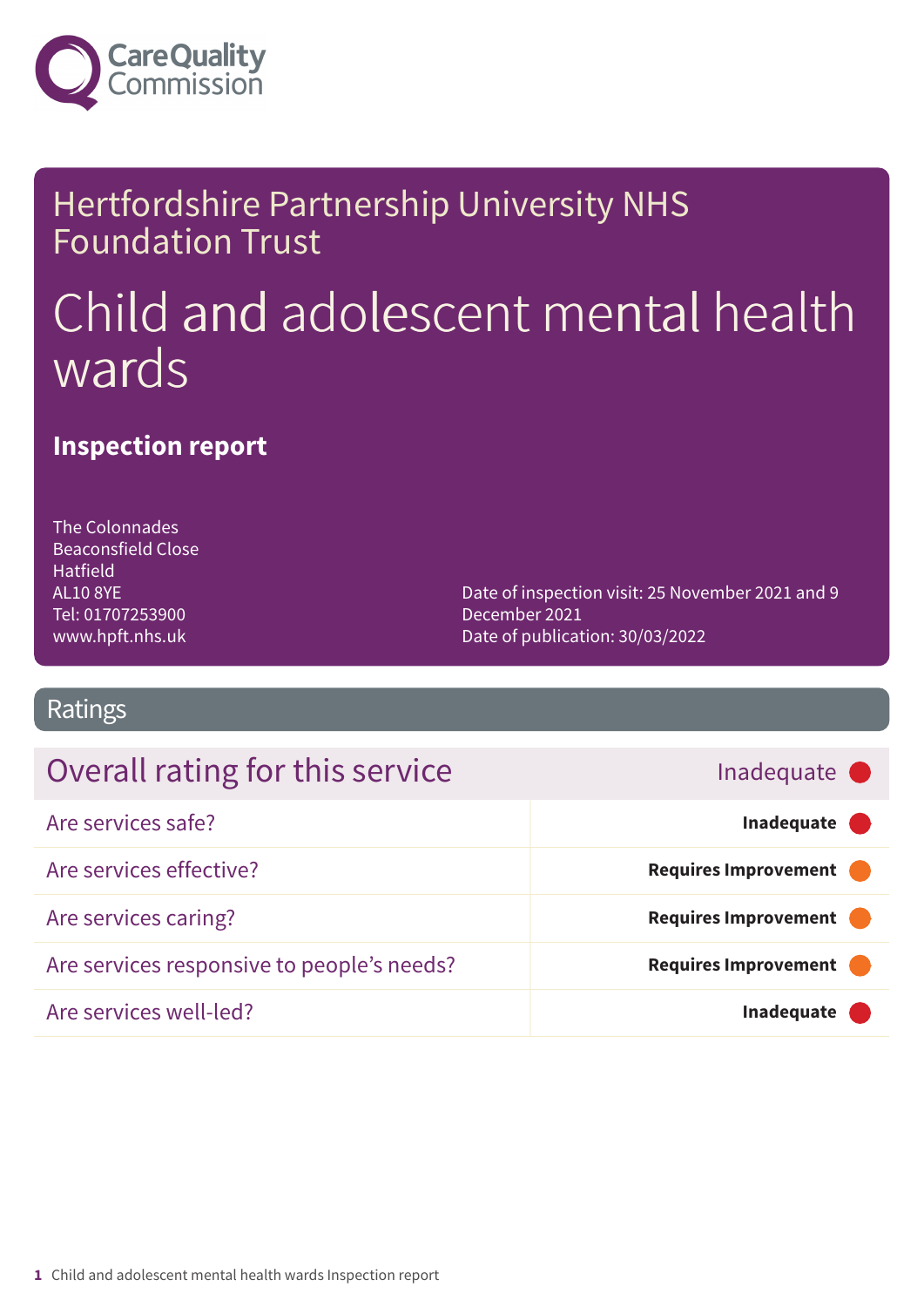### Child and adolescent mental health wards

**Inadequate –––** ももも

Hertfordshire Partnership University NHS Foundation Trust provides child and adolescent services throughout the county. There are approximately 250,000 children and adolescents (under 18 years) in Hertfordshire. For the core service child and adolescent mental health wards, Hertfordshire Partnership University NHS Foundation Trust has one location.

Forest House is a 16-bed unit that provides specialist inpatient care and treatment for young people living in or outside Hertfordshire, aged 13 to 18 years, requiring admission as a Tier 4 provision. The unit is based at Radlett in Hertfordshire and the beds available are for female, male and non-binary gender young people. At the time of inspection three of these beds are specifically for young people with eating disorders.

The service aims to help young people and their families cope with psychological, social, emotional and behavioural problems. Young people have access to a school on site to support educational needs during their admission.

At the time of inspection, the unit had reduced the bed numbers to 13 to enable additional building works on the High Dependency Unit (HDU) area. A further decision to reduce the overall capacity to 10 beds was made before 25th December 2021. The 20th January 2022 was when Forest House had two further discharges and were, therefore, able to reduce the overall capacity to 10. It was not safe or appropriate to discharge earlier in consideration of the individual young people.

During 2020 and 2021, the Forest House service encountered a significant increase in the acuity of the presentations of the young people who were admitted to it. This was in part as a consequence of the pandemic, and the well-publicised deterioration in the mental health of some individuals. At the same time, half of the General Assessment Unit beds in the East of England region (both NHS and Private) were closed to new admissions for young people, which meant more reliance on the Forest House unit and less availability to other alternatives to access an inpatient bed, and to treat and care for more young people. Additionally, young people suffering from eating problems and needing access to trust services had risen by 50%, with a corresponding increase of admissions required, but there were insufficient specialist inpatient beds within the region and nationally to admit these young people to. The impact of this change in the volume and presentation of the client group at Forest House, meant that the young peoples' length of stay had increased in many cases and the risk that young people presented with had also increased, with more incidents of self-harming, increased violence, aggression, verbal and racial abuse as well as behavioural difficulties. Staffing challenges arose as a consequence of the above changes, as those presenting required more safe and supportive observations and expert care.

Forest House was last inspected in March 2019 and was rated as outstanding overall.

We carried out this unannounced focused inspection of Forest House unit because we received information giving us concerns about the safety and quality of the service. We visited the ward on 25 November 2021 and 9 December 2021 and carried out remote interviews of young people and staff between 7 December and 30 December 2021. We primarily focused on specific key lines of enquiry within the safe and well-led domains and some key lines of enquiry within effective, responsive and caring domains.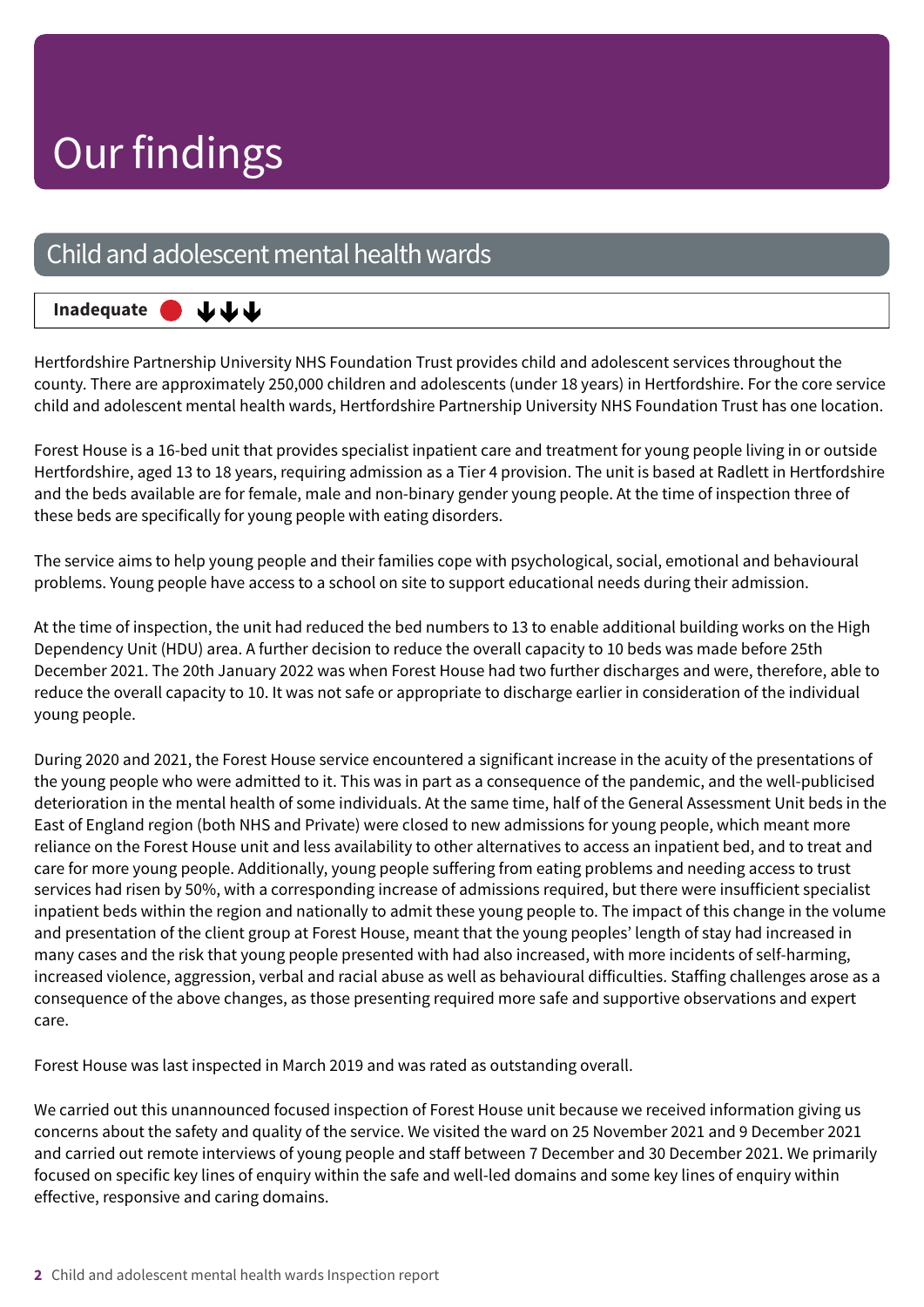Following this inspection, the trust was served with a Section 29A warning notice as the Care Quality Commission formed the view that the quality of health care provided at the trust's inpatient service for children and young people required significant improvement. The trust was required to take immediate action to make improvements at this service.

We rated the safe, effective, caring, responsive and well led domains.

#### **SUMMARY OF FINDINGS**

- Access to a clinical psychologist was limited to young people which reduced the ability to provide therapeutic interventions in line with best practice.
- There were a number of vacancies within the therapy team and the ongoing refurbishments had also impacted on room availability to enable therapists to conduct therapy sessions.
- Staff did not consistently enforce the unit's mobile phone policy to ensure the safety and wellbeing of all young people on the unit.
- The unit did not have effective systems in place to ensure staff administered and recorded administration of medication to young people in accordance with their prescription charts.
- Staff did not adhere to the trust guidelines when completing physical healthcare checks for young people following administration of medication administered for the purpose of rapid tranquilisation.
- There was insufficient management and oversight of the running of the service to ensure all policies, procedures and local governance arrangements were maintained, monitored, accurately documented and effective.
- There were not always enough suitably trained, competent, skilled and experienced staff to deliver safe care and treatment and develop therapeutic relationships with the young people. Compliance with key training requirements did not meet the trust target.
- Some young people told us they did not always feel listened to and did not feel safe on the unit due to bullying by other young people and felt this was not managed appropriately by staff.
- Staff morale within the unit was poor. Some staff described low morale due to significant staff changes, increased level of acuity of young people accessing the service, incidents of assault, the impact of major refurbishment within the unit and difficulties with maintaining staffing levels.
- Most parents and carers were dissatisfied with the level of care and treatment offered to young people and there were delays in the response from the trust to formal complaints.

#### However:

- Staff knew about potential ligature anchor points and mitigated the risks.
- Most regular staff worked hard and showed compassion and kindness to the young people they supported.
- Whilst risk management plans were not always up to date, we found overall the risk assessment and care plans to be holistic and person centred.
- The trust had taken the decision to keep Forest House operating to the maximum capacity possible, despite recent challenges, in order to provide appropriate placements for young people and support the wider healthcare system. At the time of the inspection, all other similar units across the East of England had either closed to admissions or had significantly reduced their bed numbers.
- **3** Child and adolescent mental health wards Inspection report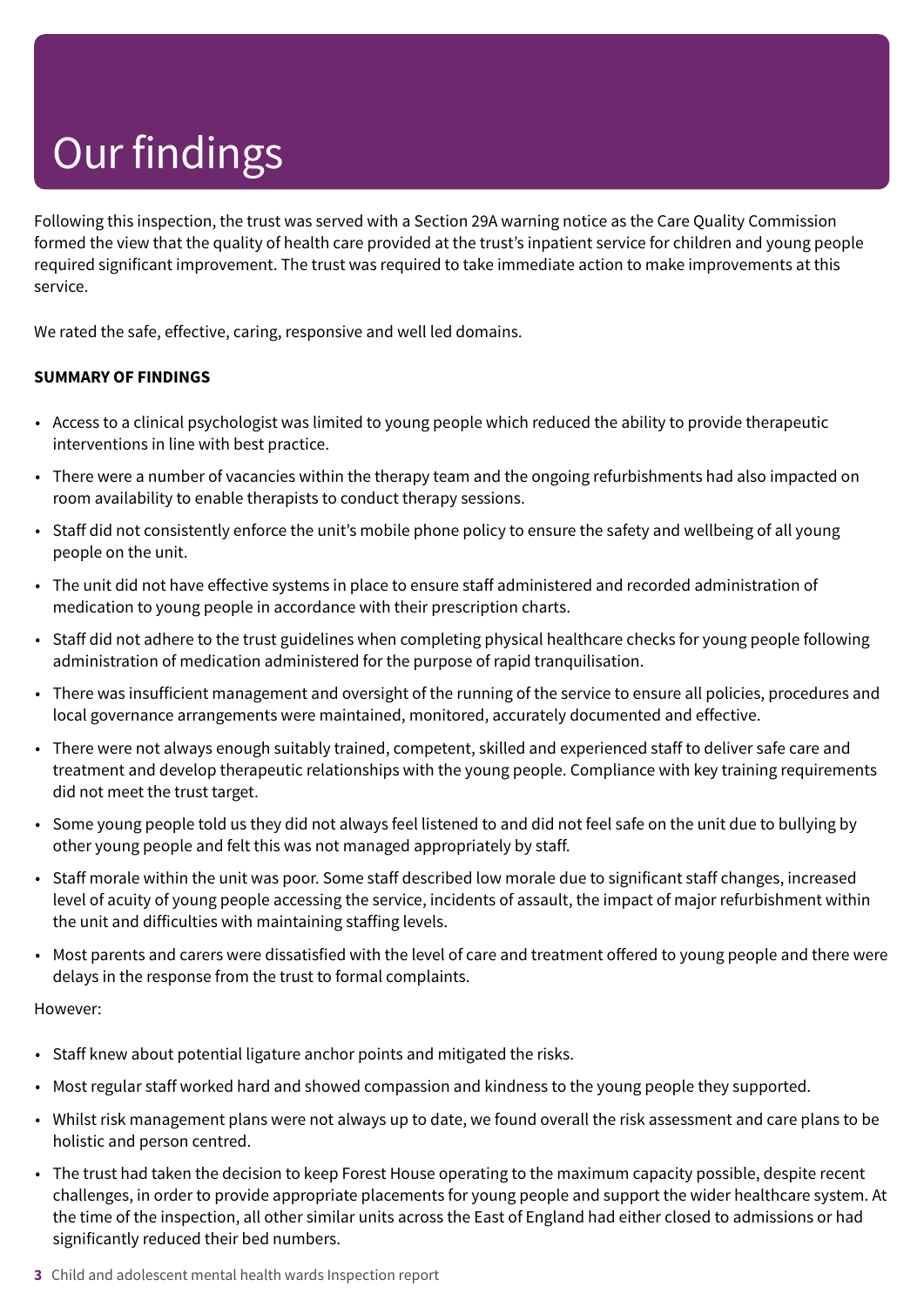#### **How we carried out the inspection**

During the inspection we:

- Spoke with the clinical director and interim senior service line lead
- spoke with head of nursing and service line lead for tier 4 children and adolescent mental health services
- spoke with a total of ten staff which included the modern matron, team leaders, lead therapist, counsellor, psychologist, nurses and health care workers
- spoke with six young people
- spoke with eight parents & carers
- spoke with one external social worker
- reviewed eight care plans and risk assessments
- reviewed three care records and 4 observation records
- observed a daily handover meeting
- reviewed a range of policies and procedures, data and documentation relating to the running of the service.

You can find further information about how we carry out our inspections on our website: https://www.cqc.org.uk/whatwe-do/how-we-do-our-job/what-we-do-inspection.

#### **What people who use the service say**

We spoke with six young people who said they felt there were enough staff present on the unit but two told us that often staff were busy. Three young people said there had been incidents or bullying on the ward and this was not managed appropriately by staff, they felt unsafe on the ward and not listened to by staff. Three young people said there was a lack of therapeutic interventions, including psychology, although another young person said they had accessed art therapy three times per week. One young person told us staff were respectful and polite but three did not and that their concerns were not always addressed, some staff lacked empathy and there was lack of consistency with staffing. One young person told us they felt their complaints were disregarded and another said a lot of the time their views were not heard. However, one young person said a number of staff were helpful.

One young person told us activities were often cancelled due to staff shortages. The current refurbishments on the unit also impacted on the ability to access quiet space areas.

We spoke with eight parents who said that overall, the quality of care for their children was very poor. They cited that communication between staff and themselves was poor and they were not always consulted regarding their child's care or there was a delay in them being updated following an incident on the unit.

The parents of one young person told us there was no single point of contact for families to alleviate a lot of the confusion around the care and running of the unit. Most parents did not feel their children's needs were being met and there were significant delays in response to complaints they had made. Three parents told us their child's self-harming behaviour had increased since admission to the unit. Some parents said they were frustrated at the lack of therapeutic support available to their child and there was a lack of psychiatrists and consistent staffing within the unit. Some expressed a lack of meal support and expertise from staff for young people with a diagnosis of an eating disorder.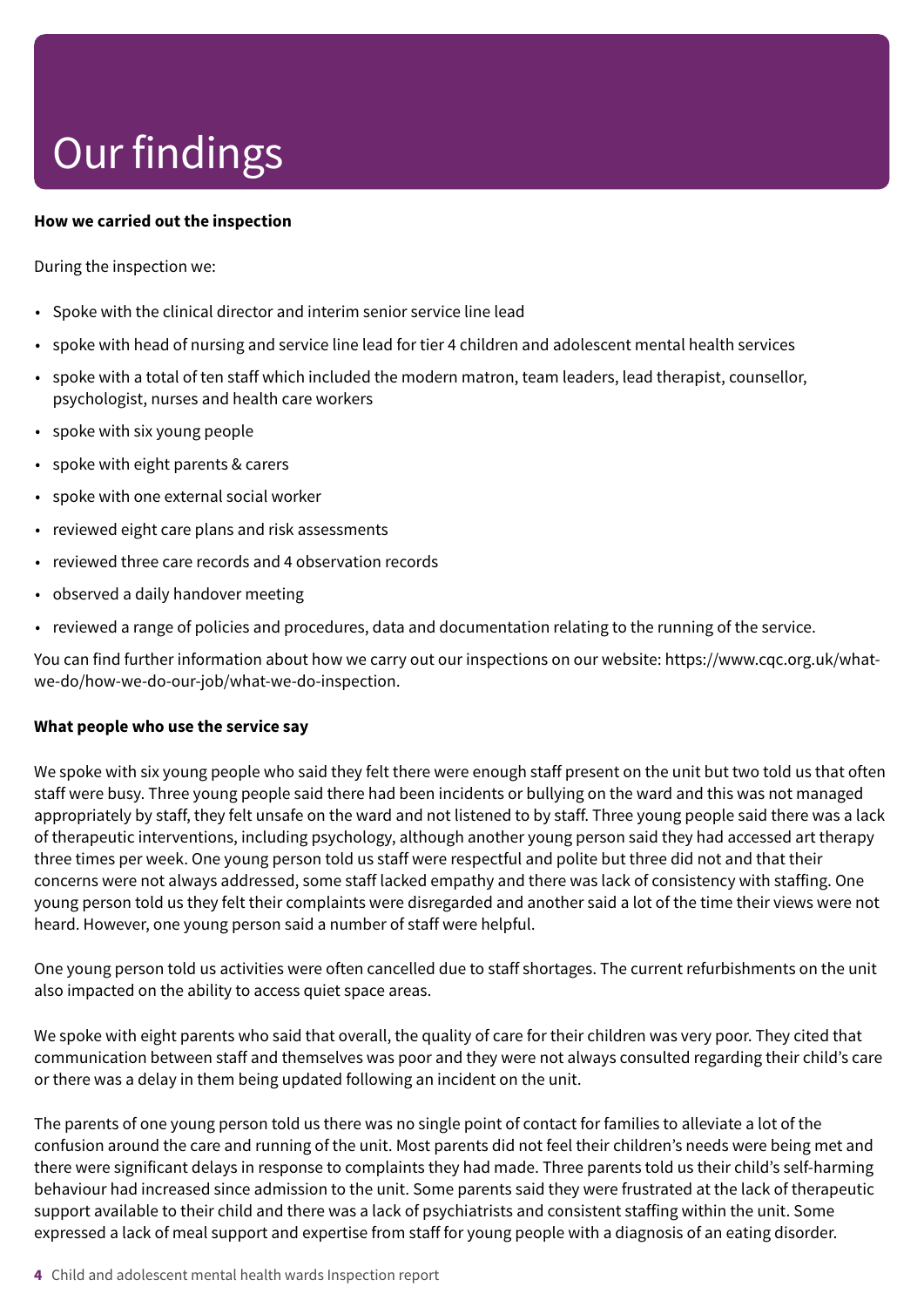#### **Is the service safe?**

**Inadequate –––** 山山

#### **Safe and clean care environments**

**The ward was safe, clean, well equipped, well furnished, well maintained and fit for purpose. Major refurbishment was underway but this was managed safely.**

#### **Safety of the ward layout**

Staff completed and regularly updated thorough risk assessments of all wards areas and removed or reduced any risks they identified.

Staff could observe young people in all parts of the ward.

The ward offered mixed sex accommodation, but staff managed this appropriately and all rooms had en-suite facilities.

Staff knew about any potential ligature anchor points and mitigated the risks to keep young people safe. The trust had a ligature and environmental safety audit. The audit included a heat map of the ward area and the health-based place of safety, which included photographs of specific areas, and the mitigation in place to manage each identified risk.

Staff had easy access to alarms and young people had easy access to nurse call systems.

#### **Maintenance, cleanliness and infection control**

Most ward areas were clean, well maintained, well-furnished and fit for purpose. However, the unit was undergoing major refurbishments which impacted on the environment and space available to young people. The trust's audits of cleanliness on the unit were not effective. We reviewed the latest cleaning audit, dated 16 November 2021, which scored 96% for compliance overall. Where areas were assessed as demonstrating unacceptable levels of cleanliness, actions were not recorded. Re-audit dates were not included. We were not therefore assured that staff acted on the findings of the audit to ensure all areas maintained the correct level of cleanliness. One parent also expressed concern as to the frequency of the laundering of bed linen as per the trust's policy of three times per week as they did not feel this was happening. The Trust confirmed that there is no policy which states bed linen should be laundered three times a week, although the young people are encouraged and supported to have their linen cleaned regularly. If a young person wants their bed linen washed, then the linen needs to be placed with the dirty laundry and it will be washed. The young person will be supported by the housekeeper to do this. Bed linen is washed as required on site.

Staff did not make sure cleaning records were up-to-date, however the premises were clean. The trust's audit for infection prevention and control was incomplete. The Trust completed a quarterly audit for infection prevention and control. Quarter 2 (July to September 2021) scored as 87% fully compliant, 8% partially compliant and 5% noncompliant, for which there was an included action plan for any areas found to be non-compliant. The audit for Quarter 2 (July to September 2021), showed three actions. We were concerned that one action included a requirement for all staff in patient facing roles to complete a two weekly lateral flow test for COVID-19 infection. We were not therefore assured that this area of non-compliance had been adequately addressed to protect staff and young people within the service.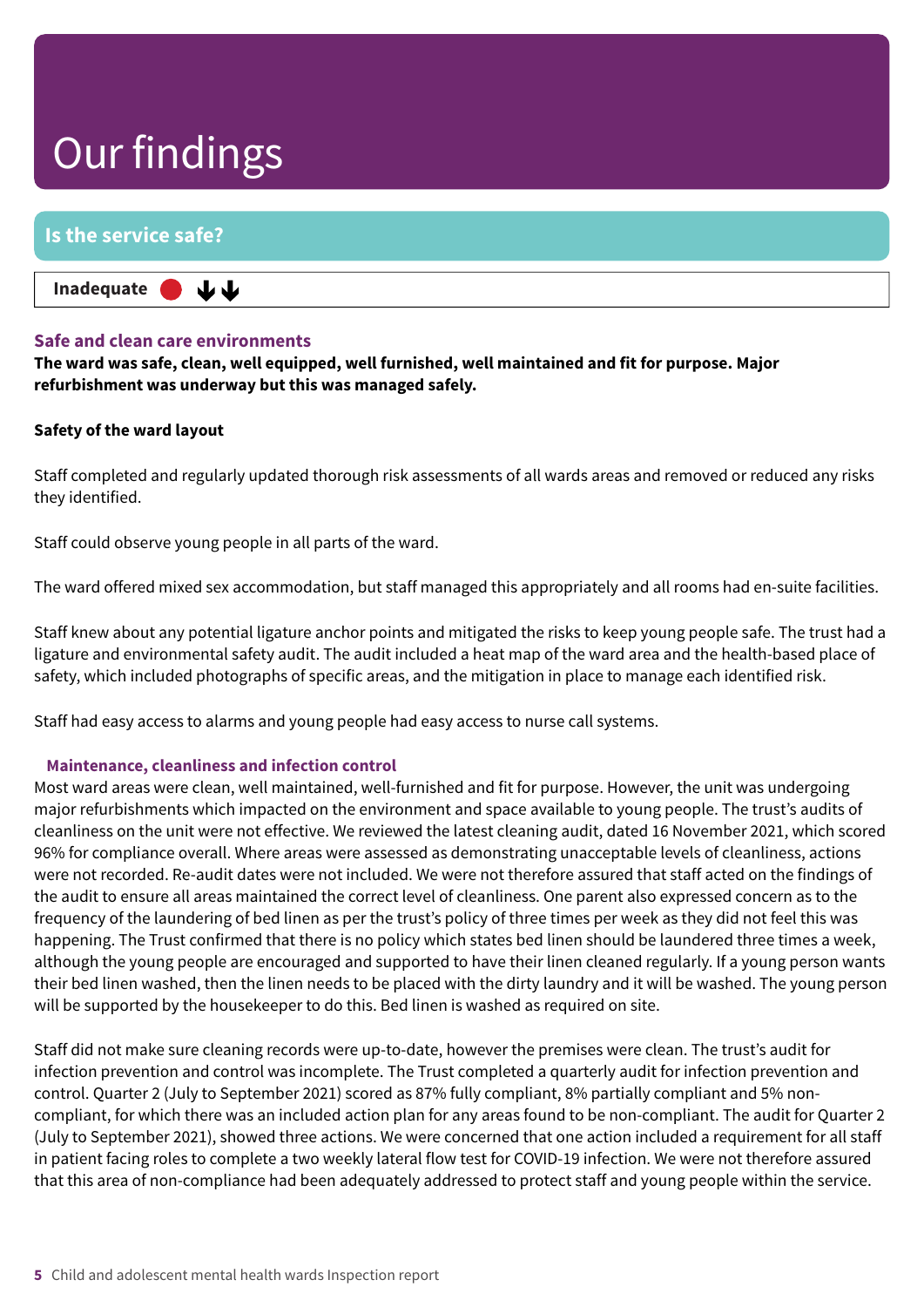The most recent young person-led assessment of the care environment (PLACE) was completed in July 2021 with two young people. The audit identified the service as "confident" to deliver a good level of patient care and experience within the unit.

#### **Clinic room and equipment**

Clinic rooms were fully equipped, with accessible resuscitation equipment and emergency medications.

Staff checked and maintained equipment but there was no evidence of regular cleaning for November 2021 as no records were found. We were not assured that regular audits were being completed. However, we found the equipment to appear clean during our inspection.

#### **Safe staffing**

The service did not have enough nursing and medical staff, who knew the young people. Not all staff received **basic training to keep people safe from avoidable harm.**

#### **Nursing staff**

Overall, the trust was using an increasing amount of bank and agency staff to ensure safe staffing levels. During October 2021, the combined bank and agency use was 12% for registered nurses and 69% for healthcare support workers. In November 2021, registered nurses accounted for 11% and healthcare support workers had risen to 73%. The trust recognised the high-level use of bank and agency staff and were working towards ensuring that agency workers were familiar with the service by block booking regular staff with the same agency. The trust also used a specific agency supplying agency workers with experience in caring for young people and where possible ensured regular agency staff worked on the unit. The trust was experiencing an increase in acuity of the young people during the inspection period. Therefore, staffing level requirements were unprecedented and linked to the prescribed safe and supportive observations, which were, in turn, linked to the young people in Forest House awaiting specialist beds. Forest House was providing care and treatment for two young people who required a psychiatric intensive care bed and two young people who required a low secure bed. The unit was unable to transfer the individuals to a more appropriate setting, owing to the wider external system pressures.

The trust reported high turnover rates for staff within the service. For the year to October 2021, turnover was recorded as 53%. The highest turnover was for healthcare support workers, with nine staff leaving during this period. In mid-2021, members of the senior management team left for reasons of retirement and promotion, during which time there were gaps in the recruitment to the posts. We were told by managers and staff that significant turnover of experienced staff had acted to de-stabilise the team during a time when acuity amongst the young people was known to be increasing. To address the ongoing staffing issues the trust had a planned recruitment drive for 2022, looking at international recruitment.

Managers did not always make sure all bank and agency staff had a full induction and understood the service. Staff spoken to could not describe a robust induction process and records of staff induction were incomplete. We were not assured agency or temporary staff received sufficient induction to support them to deliver safe care and treatment. The Trust was aware of this challenge and staff induction was already included in the Forest House Action Plan.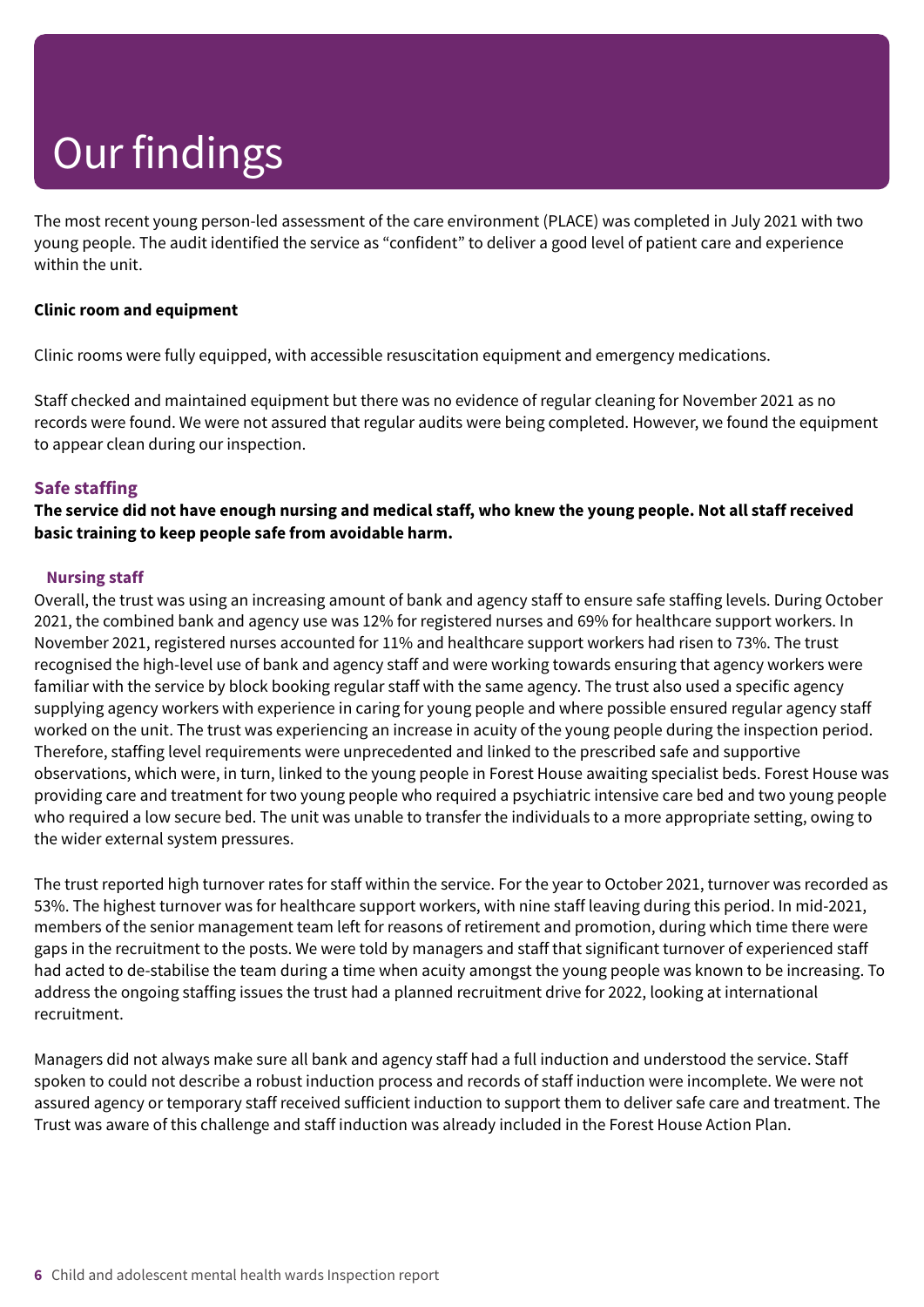Whilst managers supported staff who needed time off for ill health the trust reported a steady increase in staff sickness rates in September 2021, with a total of 17 (15%) cases in comparison to August with eight (4%) cases. The main reason recorded for sickness in September and October 2021 was anxiety, stress, depression, or other psychiatric illness. Some of the reported increase related to long term sickness. Managers ensured staff were supported during sickness absence, including signposting to additional support services and occupational health involvement.

Five out of ten staff interviewed raised concerns about staffing on the ward and staff wellbeing. Two staff told us they did not always feels safe when responding to alarms as new staff did not always know how to respond. Three staff told us the continuous lack of enough staffing on the unit impacted on young people and staff safety. Evidence within the team meeting minutes for November 2021 further highlighted the challenges faced by regular staff of working a shift with primarily bank and agency staff and the pressure this placed on them.

The trust did not ensure there were sufficient staff deployed to deliver safe care and treatment to young people. We were provided with evidence that demonstrated a significant number of unfilled shifts during October and November 2021. In October 2021, the trust reported a total of 231 unfilled shifts, of which 51 were for registered nurses. This increased in November 2021, where there was a total of 264 unfilled shifts, of which 67 were for registered nurses. Many of these unfilled shifts resulted from the unit requiring additional staffing to support the complex needs of the young people and increased acuity on the unit. Managers supported the ward to backfill staff shortages, where possible, and the ward manager adjusted staffing levels according to the needs of the young people and evidence showed for the majority of shifts, with support from managers, safe staffing levels were maintained. However, the unit remained heavily reliant on bank and agency staff supporting shifts and young people did not always have regular one to one sessions with their named nurse.

Staff shared key information to keep young people safe when handing over their care to others, however, some of the agency staff told us despite receiving sufficient information from the comprehensive handovers they did not have access to records via the electronic patient record system. Following our inspection visit, we were advised by the trust that temporary arrangements were being put in place to enable regular agency staff to have access to the electronic patient record system as a short-term solution.

#### **Medical staff**

The service had enough medical staff in line with the Royal College of Psychiatry's requirements, which consisted of three Consultant Psychiatrists, trainee doctors and staff grade doctors. However, due to current sickness, a rota of cover was provided by the three consultant psychiatrists.

#### **Mandatory training**

Not all staff had completed and kept up-to-date with their mandatory training. Data provided by the trust showed overall compliance with local training requirements was 98% against the trust target of 92%. Compliance with essential training was 84%, whilst compliance with statutory mandatory training was lower at 74% overall. However, some statutory training subjects reported lower compliance. For example, staff compliance with safeguarding children training level 3 was 53%, intermediate life support was at 50%, and moving and handling level 2 was 43%. However, managers monitored mandatory training and alerted staff when they needed to update their training.

Staff did not receive all necessary training to support them in their roles. Staff were not in receipt of specialist training in the management of young people with eating disorders, despite the unit having young people with this diagnosis on the unit during the inspection There was a risk that staff would not have the required skills to appropriately care for these young people, in accordance with best practice.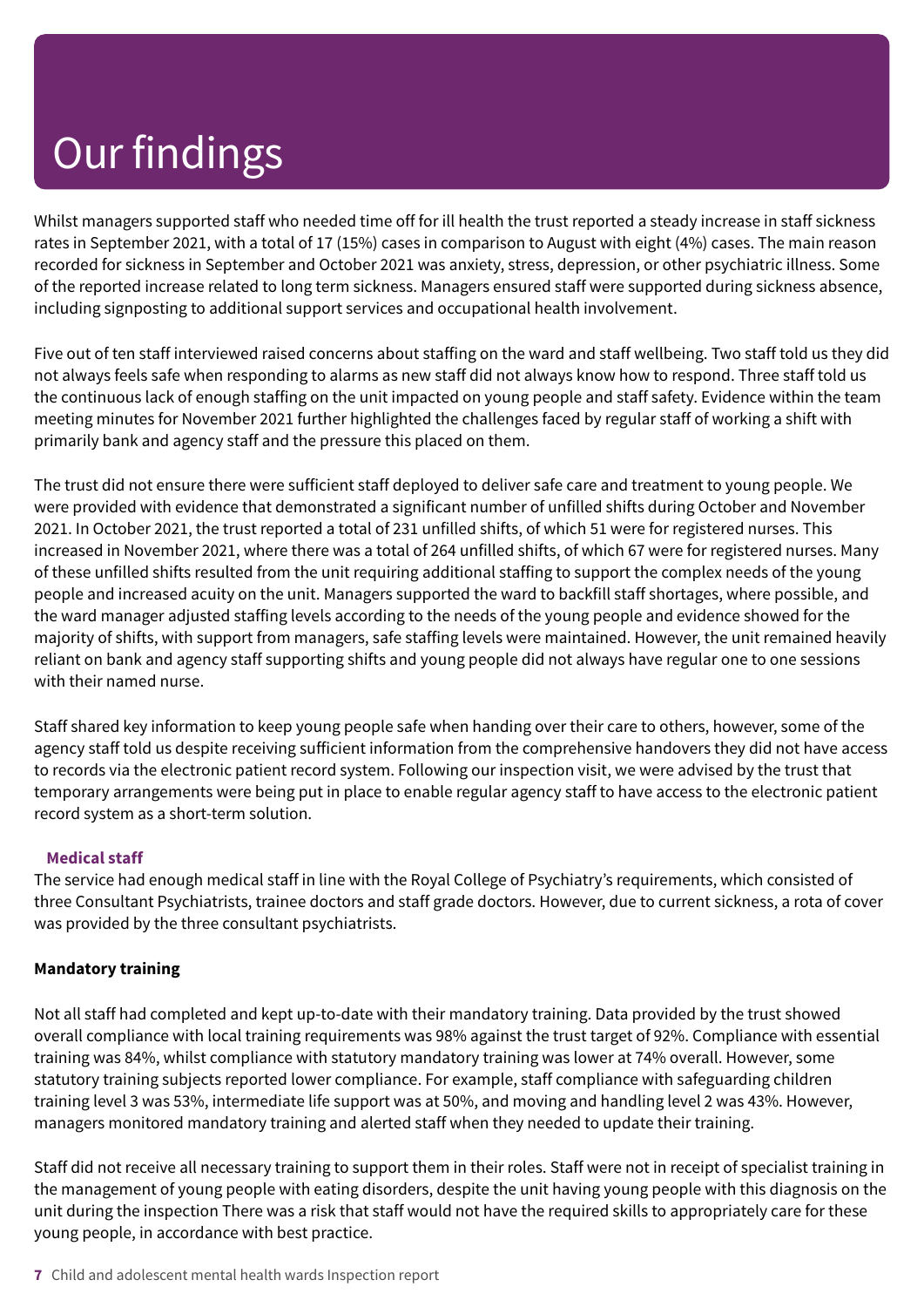Staff required training in the management of violence and aggression (restraint). Not all staff were up to date with RESPECT training (a programme of training that is used in education, health and social care settings to prevent, deescalate and manage behaviour of concern). Evidence showed that Forest House staff were 100% compliant with Relating to People Module 3a (every 3 years) However, Relating to People (yearly) was only 53% and Relating to People Module 3b, (yearly) was 0%. Some regular staff told us they consistently worked with staff members who were untrained in the management of violence and aggression and/or had not received refresher training to ensure their practice was safe and up-to-date. This posed a risk to the safety of young people and staff.

The trust included RESPECT training within their improvement plan. However, the improvement plan identified two dates for staff training, but did not include detail of how many staff had attended. In November 2021 the trust trained two staff within the unit as RESPECT trainers. This ensured additional training could be provided to staff within the unit as and when required.

#### **Assessing and managing risk to young persons and staff**

Staff did not always assess and manage risks to young people and themselves well, but followed best practice in **anticipating, de-escalating and managing challenging behaviour**. **Staff used restraint and seclusion only after attempts at de-escalation had failed. The ward staff participated in the provider's restrictive interventions reduction programme.**

#### **Assessment of young people's risk**

Staff completed risk assessments for each young person on admission, using a recognised tool.

Staff used a recognised risk assessment tool and had a policy for clinical risk assessment which referenced national guidance.

#### **Management of young person's risk**

Most staff identified and responded to any changes in risks to or posed by young people and acted to prevent or reduce risks. However, risk management plans were not always updated in a timely manner. We reviewed two risk management plans during the first site visit, and both did not fully reflect the risks presented by the young person and the management plan was not in date. However, at the second visit a further six risk assessments and care plans were reviewed, and all were comprehensive and in date. Compliance training for clinical risk assessment and management was 90% for staff. Following inspection, the trust action plan indicated weekly audits of risk assessments were being completed with feedback provided to leaders and designated workers.

Staff followed procedures to minimise risks where they could not easily observe young people. However, out of the six young people we spoke with one reported staff falling asleep whilst on one-to-one observation and that staff did not always complete the minimum checks as regularly as they should. The Trust was made aware of the allegation of a staff member falling asleep but had not been provided with sufficient information to investigate this further. Another young person told us that the temporary staff were often not helpful and did not engage with young people when they completed observations.

Staff did not adequately complete observation records for the young people. We reviewed observation records for four young people between 10 November 2021 and 2 December 2021 and found twenty were of very poor quality. The records often had not documented the reason for the observations and therapeutic intervention required, and often there was no summary of risk factors, no indication of reasons why observations were to increase or decrease, and no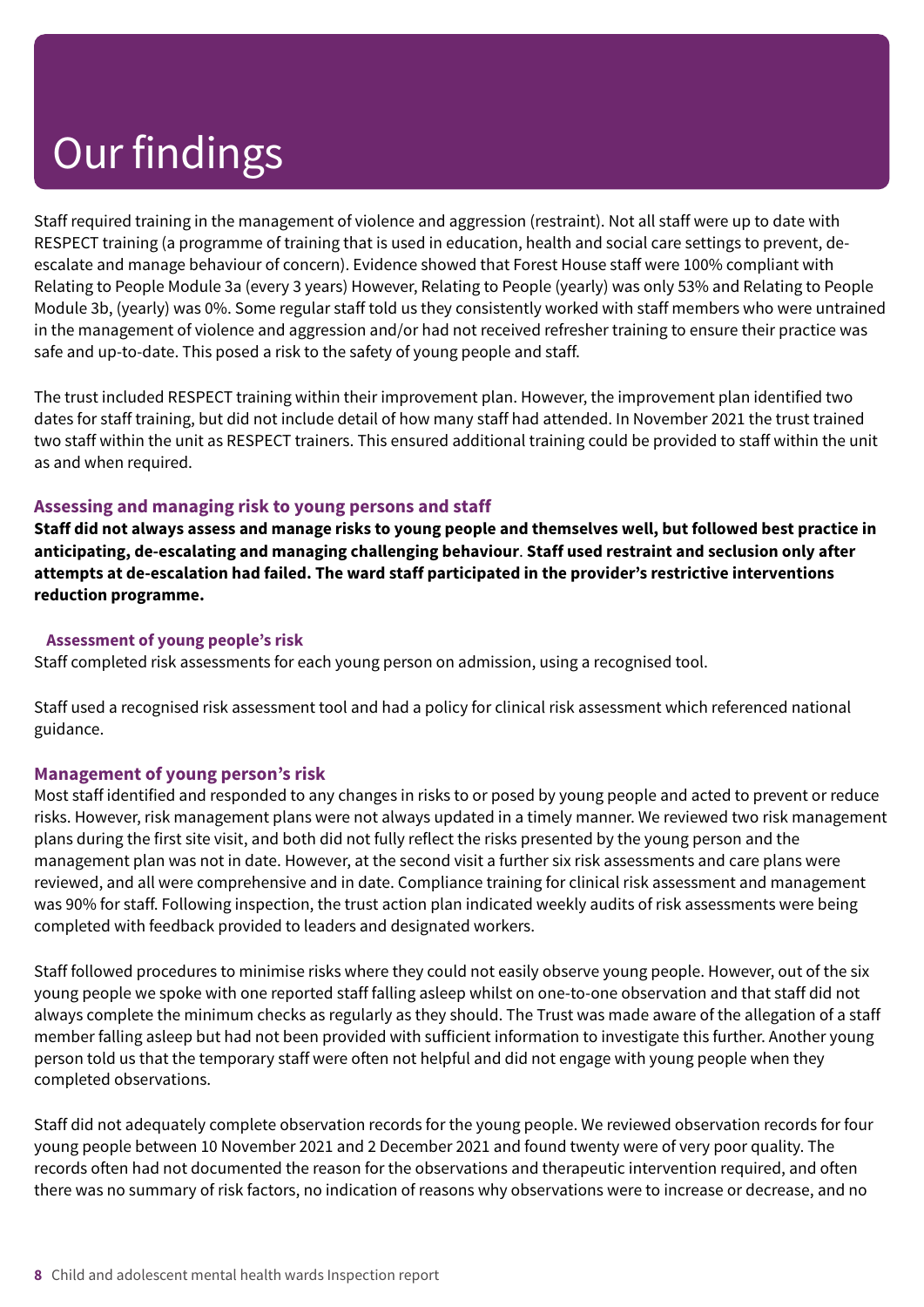date of birth or record of the allocated responsible clinician. We also found gaps in signing of the forms and some gaps where nothing was documented for the specific time period. It was therefore difficult to ascertain if the observations were completed as clinically directed via young people's risk assessments and care plans. This posed a significant risk to patient safety. The trust subsequently included completion of patient observations sheets in their action plan.

Staff followed trust policies and procedures when they needed to search young persons or their bedrooms to keep them safe from harm. The trust had policies for the management of young people's access to mobile phones, including a specific protocol for the children's services. Whilst this gave staff access to guidance and contracts for the use of mobile devices this was not consistently applied. We were told that some young people had self-harmed as a result of accessing inappropriate content on websites. Data submitted advised the staff team continued to remind young people within the daily community meeting about access to inappropriate websites, but we were not assured that staff enforced the policy consistently.

#### **Use of restrictive interventions**

The trust reported 31 incidences of restraint between 1 October and 30 November 2021. Between 1October 2021 to 30 November 2021 there were no reported incidents of prone restraint.

Staff participated in the provider's restrictive interventions reduction programme, which met best practice standards.

Staff made every attempt to avoid using restraint by using de-escalation techniques and restrained young people only when these failed and when necessary to keep the young person or others safe. The trust introduced the use of safety pods in July 2020 to support the safety of young people and staff when restraint was required. A safety pod is a large bean bag that young people can be laid on when restrained to reduce the risk of harm from physical restraint. We were told since using the pod on the unit the time of restraint had significantly reduced and most young people were able to de-escalate in a shorter period of time. The use of the pod had also reduced injuries to both staff and young people, however no detailed analysis was provided.

#### **Safeguarding**

Staff understood how to protect young people from abuse and the service worked well with other agencies to do so. Not all staff had training on how to recognise and report abuse and they knew how to apply it. The provider **had a named nurse and doctor for child safeguarding and the teams had a safeguarding lead.**

Staff received training on how to recognise and report abuse, appropriate for their role.

Overall, staff kept up to date with their safeguarding training. At the time of inspection compliance with safeguarding adult and children training level 2 was 87%. However, the trust required staff to complete level 3 safeguarding training in accordance with national guidelines, which was below trust target at 53%.

Staff knew how to recognise adults and children at risk of or suffering harm and worked with other agencies to protect them. The trust maintained a safeguarding log to record all incidents where safeguarding referrals were required. The log contained eight current records. Two were raised in October 2021 and six during November 2021. Of the eight records, four were open to the local authority designated officer (LADO) and investigations were ongoing.

Staff knew how to make a safeguarding referral and who to inform if they had concerns.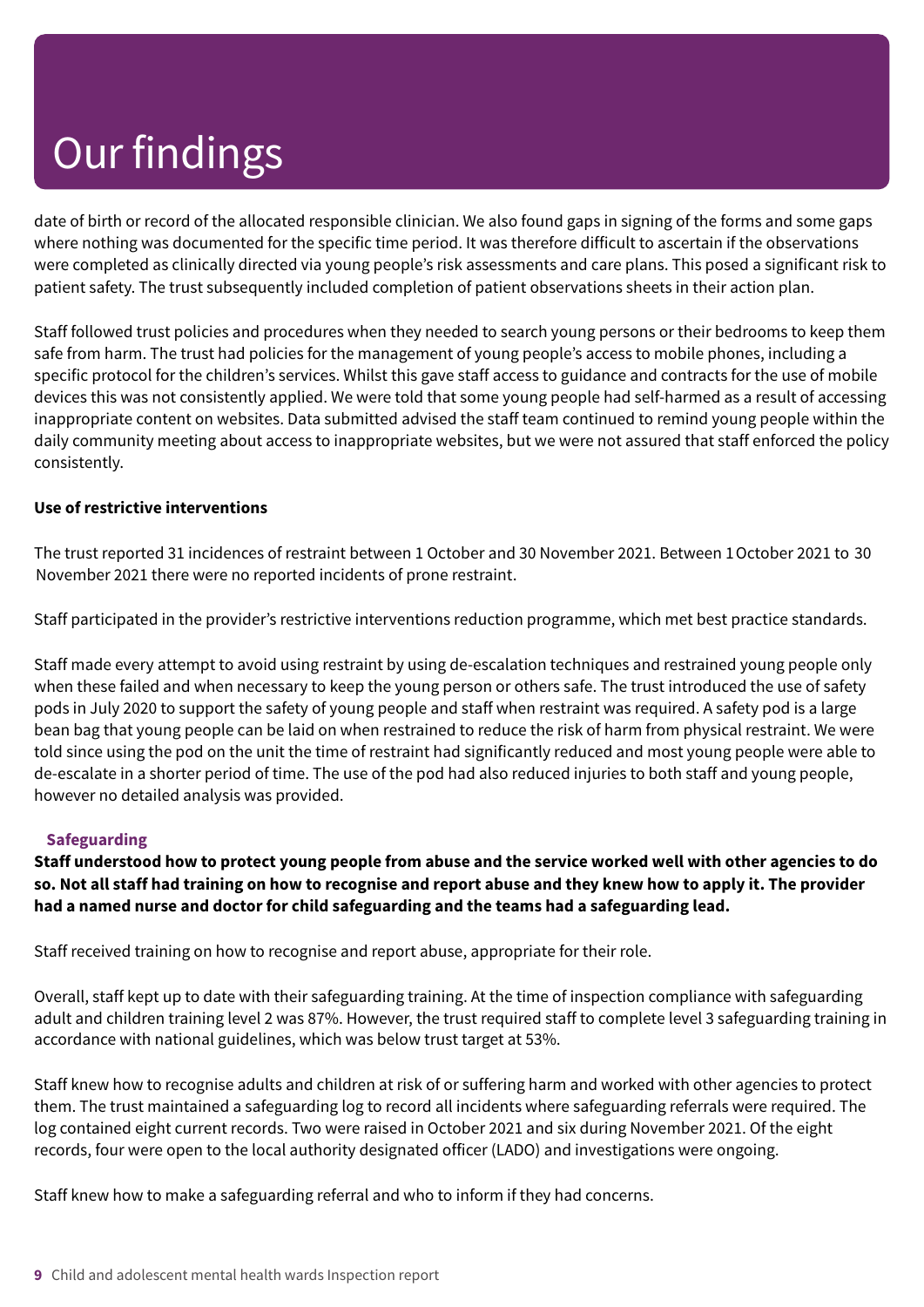#### **Staff access to essential information**

Not all staff had access to clinical information for them to maintain high quality clinical records – whether paper**based or electronic.**

Not all staff could access clinical records as we were told that agency staff did not have access to the electronic patient records or the electronic incident reporting system. However, following inspection we were told managers were rectifying this issue to ensure agency staff who regularly worked were provided with appropriate access.

Records were stored securely but we saw a significant backlog of paperwork that required scanning onto the electronic system. There was a risk that staff did not always have access to relevant information related to the young people on the unit.

#### **Medications management**

**The service did not always use systems and processes to safely prescribe, administer, record and store medications. Staff did not regularly review the effects of medications on each patient's mental and physical health.**

Staff did not always follow systems and processes to prescribe and administer medications safely. We found there were gaps in staff signing the medication records to evidence that young people had been administered their medications. For example, we reviewed three medications charts for one young person and there were ten gaps in signing in one of the charts and one of the medications was of critical importance. Therefore, we were not assured patients were receiving their medications in a timely manner. The trust pharmacist had also audited the records and identified where staff had not signed the charts.

Staff reviewed each young person's medications regularly but one young person told us they were not provided advice about their medications and another told us they regularly had to remind staff of their medication regime due to irregular staff on the unit.

Staff stored and managed all medications and prescribing documents safely.

Most staff followed National Institute for Heath and Care Excellence (NICE) guidance when using rapid tranquilisation but there were gaps in recording and inconsistencies of physical health monitoring of young people post rapid tranquilisation. The trust was not ensuring staff were following their own policy and this placed young people at risk as their physical health was not always monitored for side effects. The trust's practice audit and clinical effectiveness (PACE) team completed an audit of prescription charts for rapid tranquilisation on 30 November 2021. The audit found that, in 95% of incidents the rationale for using rapid tranquilisation was documented in the young persons' electronic records. In over 50%, the rationale provided was due to the young person displaying self-harming behaviour. The auditor found that, in all cases reviewed, rapid tranquilisation was used after other alternative de-escalation techniques were attempted.

The fridge temperature within the clinic room had fluctuated between September to November 2021 and was above the required maximum temperature of eight Celsius on many occasions. We were concerned of the viability and safety of medications stored in the fridge as the fridge temperature recording had not been signed for three months. Managers had not identified these omissions via audit and no action had been taken to understand why readings were so high or to ensure medications were safe for administration. The trust informed us this had been rectified following the inspection when the unit installed a new thermometer.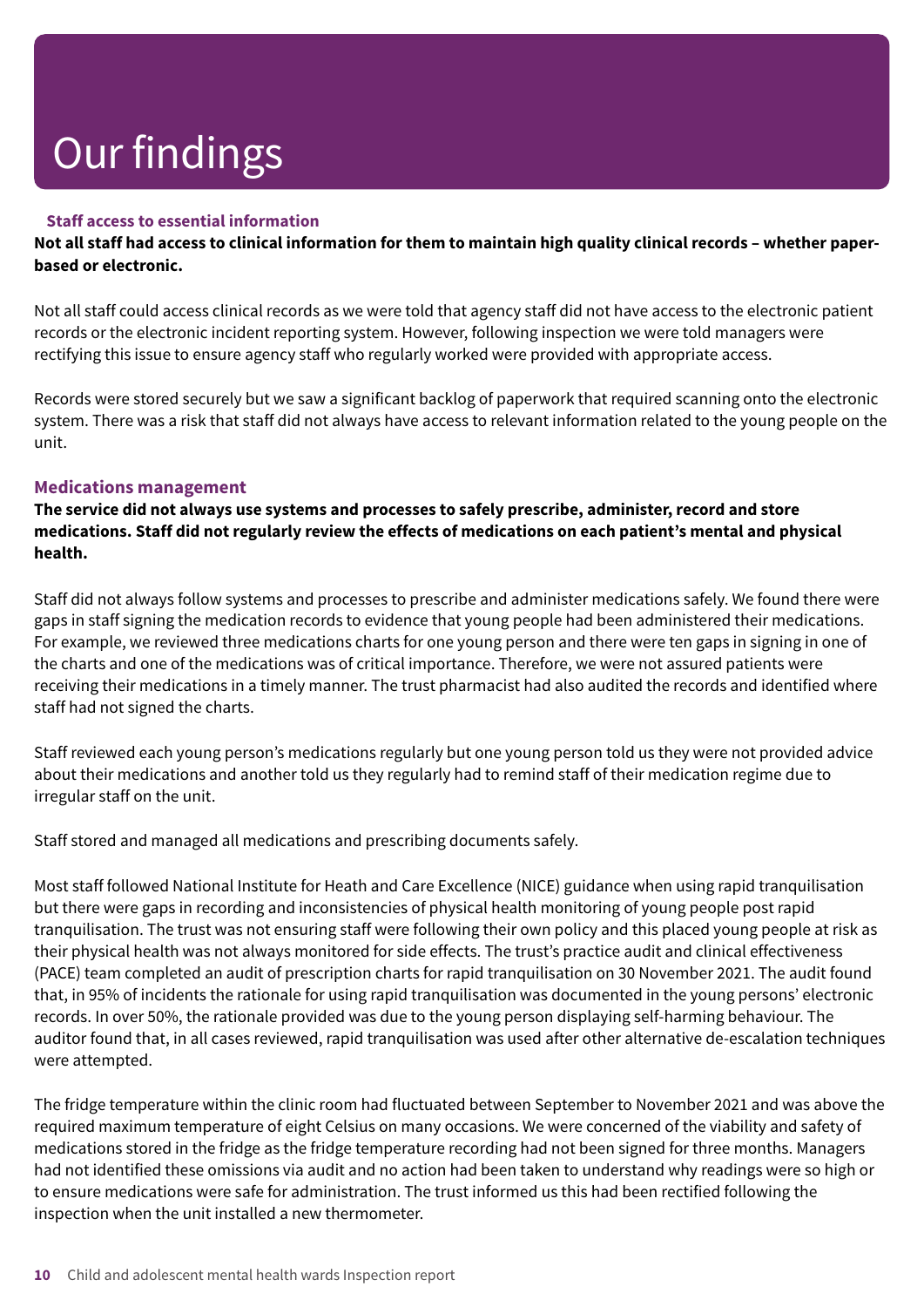#### **Track record on safety**

#### **Reporting incidents and learning from when things go wrong.**

**The service generally managed young people's safety incidents well. Whilst** s**taff recognised incidents and reported them appropriately there were delays in them being reviewed by managers. Serious incidents were investigated, and shared lessons learned with the whole team and the wider service.**

Staff knew what incidents to report and how to report them via the electronic incident reporting system.

Staff raised concerns and reported incidents and near misses in line with trust policy. However, we found 144 electronic incident reports awaiting review and sign-off by managers. Managers were not reviewing these in a timely fashion.

Staff reported serious incidents clearly and in line with trust policy. The trust reported one serious incident between September and November 2021. This incident was still under investigation. The trust reviewed all potential serious incidents at their moderate harm review panel, where grading for serious incidents was determined and ongoing actions were discussed and implemented.

Managers took part in serious case reviews and made changes based on the outcomes. We saw evidence of incidents being reviewed, for example a young person on the unit using the toilet paper dispenser as a ligature anchor point. Following the incident, the dispenser was removed from the young person's bathroom. The trust also sent out an immediate alert to all clinical leads and on call managers and a safety alert advising of the potential risk. At the time of inspection, the head of safety and young person safety specialist were conducting a task and finish group to identify an alternative product as a replacement.

The service had no never events. Staff understood the duty of candour. They were open and transparent, and gave young persons and families a full explanation if and when things went wrong but some parents told us there was often a delay in being informed of incidents and the parents of one child told us they were given updates on another young person by mistake. The trust advised this incident was reviewed by the the data protection officer and head of information rights and compliance and no further action was necessary.

On most occasions' managers debriefed and supported staff after any serious incident. Three out of eight staff told us debriefs did not always happen routinely. The trust had a robust incident management policy, which included key information on assessing the degree of harm and process and responsibilities for reporting and investigation. However, we observed this policy required an update, having expired in June 2021.



Our rating of effective went down We rated it as requires improvement.

#### **Assessment of needs and planning of care**

Staff assessed the physical and mental health of all young persons on admission. They developed individual care **plans which were reviewed regularly through multi-disciplinary discussion and updated as needed. Not all care plans reflected young persons' assessed needs, and were personalised, holistic and recovery oriented.**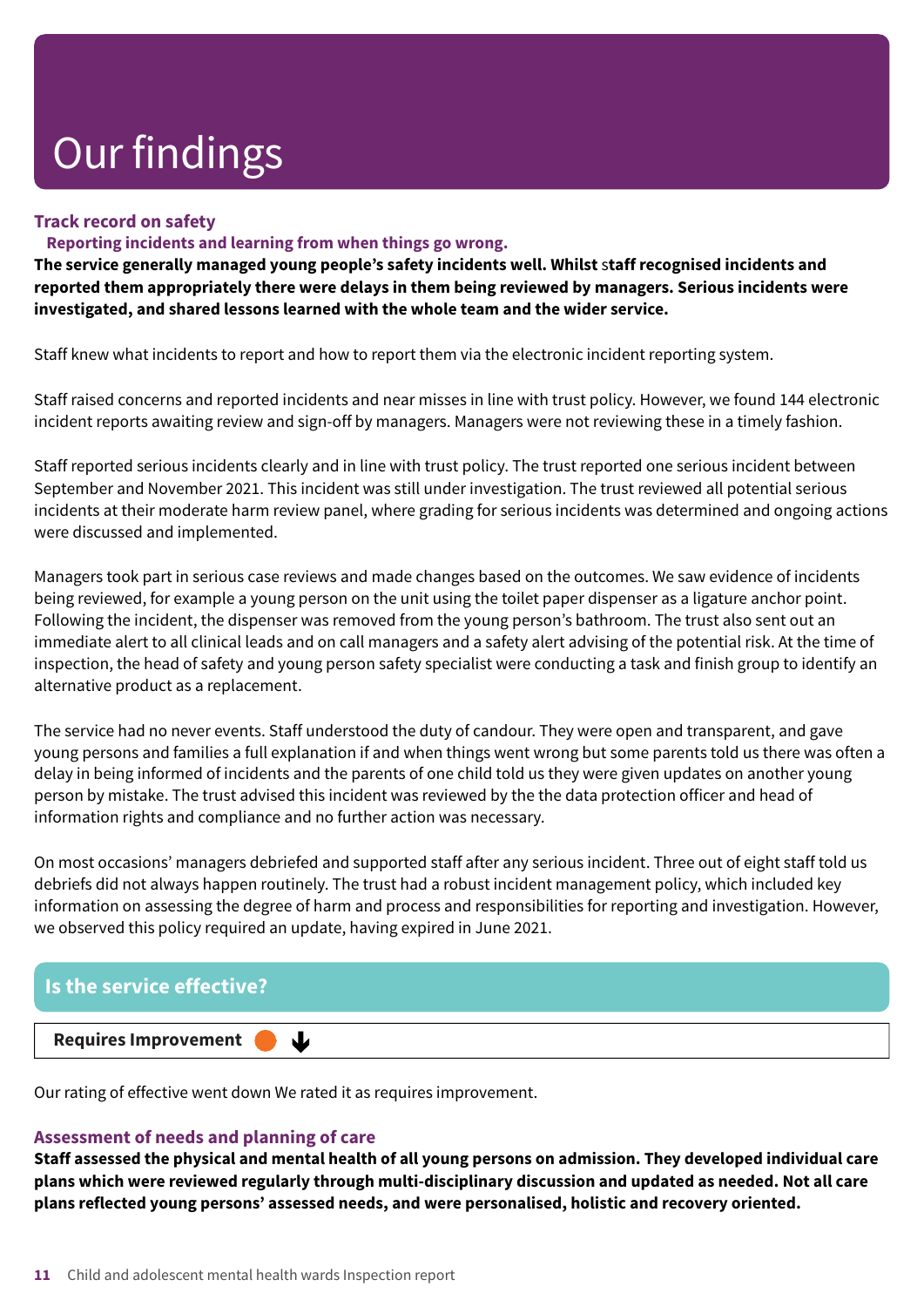Staff completed a comprehensive mental health assessment of each young person either on admission or soon after. Although one parent told us their child's needs had not been fully assessed and they had sought further assessment independently from the unit, and another parent told us their child's care plan had not been updated for four weeks.

All young people had their physical health assessed soon after admission and regularly reviewed during their time on the ward.

Staff developed a comprehensive care plan for each young person that met their mental and physical health needs. However, one parent told us despite the care plan for their child being available to staff in their bedroom this was not always adhered to. Another parent told us staff did not appropriately support their child's eating disorder at mealtimes and the menu was not sufficiently varied.

Staff regularly reviewed and updated care plans when young persons' needs changed. We reviewed six care plans and found they were personalised, holistic and recovery orientated. However, feedback from the parents of one young person was that the assessments and care plans were not always holistic and five parents had written to the trust raising several concerns which included the lack of multi-disciplinary ward rounds to enable young people's care to be fully discussed to ascertain if the care plan was meeting their child's needs.

#### **Best practice in treatment and care**

#### Staff did not always provide a range of treatment and care for young persons based on national guidance and **best practice. Staff used recognised rating scales to assess and record severity and outcomes. They also participated in clinical audit, benchmarking and quality improvement initiatives.**

Due to staffing issues the unit did not provide a full range of care and treatment suitable for the young persons in the service. The unit had a significant number of staff vacancies including; psychologists, dietician, dietician assistant, senior social worker, nursing staff & health care workers. Whilst the trust had an improvement plan which detailed plans to recruit, we remained concerned that a significant proportion of the multidisciplinary team were not in post, resulting in significant pressure on remaining staff, a lack of specific skills input into the multidisciplinary team to support the young people, and ongoing reliance on agency staff.

Five parents had written to the trust citing the lack of one-to-one psychological therapy available to young people as there had been no dedicated psychologist at the unit since July 2021. However, the Trust was fully aware of these staffing issues and had sought to put in place interim measures to address it, whilst recruitment took place. As such, at the time of the inspection, psychology input was provided on the unit by two psychologists, working 1.5 days per week (seconded from other service areas), and one psychologist supporting staff for another half day per week. The two vacant posts were currently in the recruitment process.

An external professional supporting a young person on the unit also expressed concerns that no therapy had been offered since their admission in September 2021. This was investigated by the Trust, who responded to say that Forest House's therapy team had been present throughout the named young person's admission and formulated a therapy and activity programme for that individual. Unfortunately, the young person had unsettled periods which impacted on their ability to attend and complete the therapies programme. Staff are continuing to attempt to encourage the young person to attend the therapy sessions.

Staff made sure young people had access to physical health care, including specialists as required but there was a vacancy for a dietician and a dietician assistant on the unit. We were told by two parents that staff were not in receipt of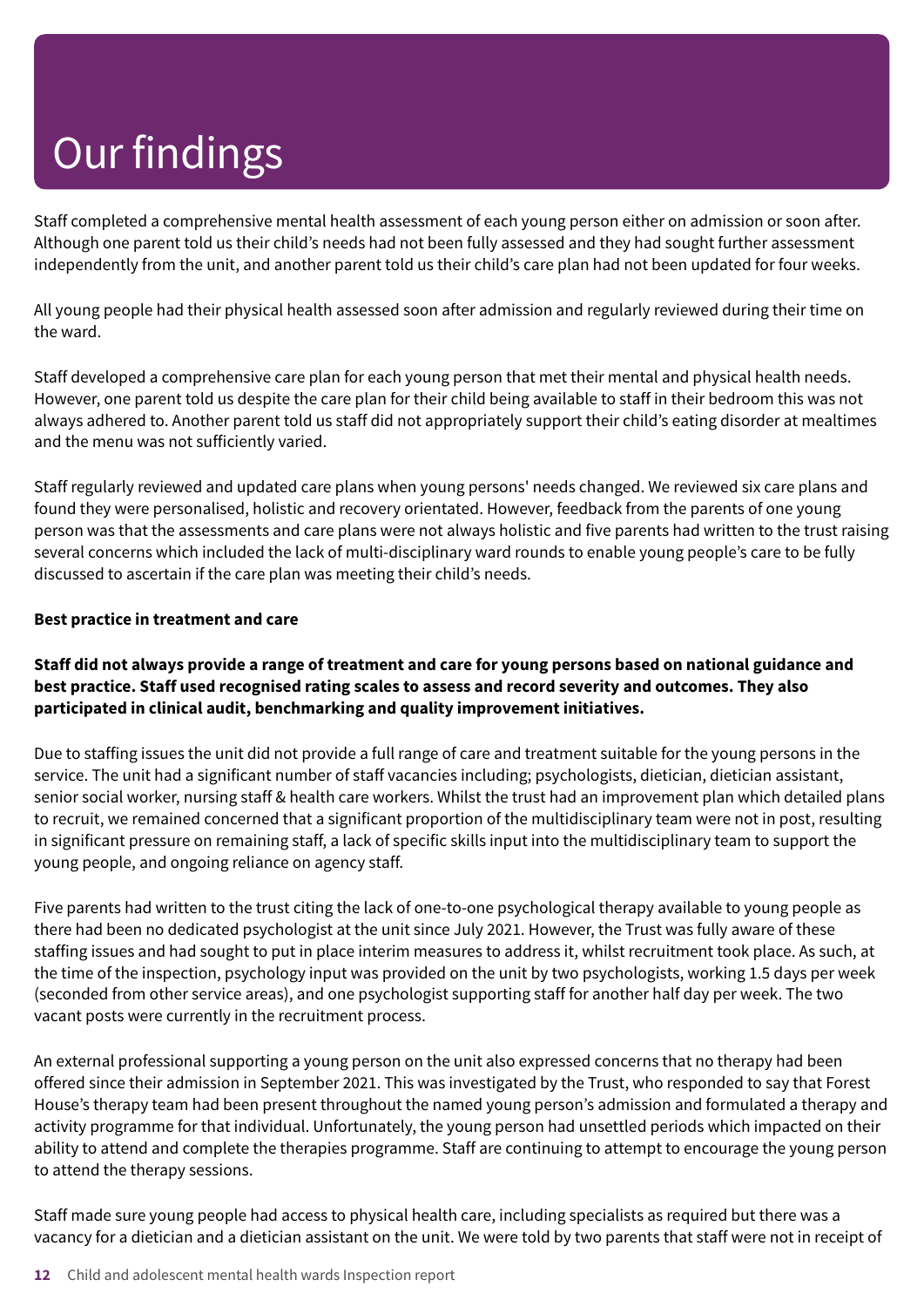sufficient training to care for young people with an eating disorder. The trust did not provide eating disorder training to the staff working on the unit. However, the Forest House team had one dietetic assistant. In addition, there were existing permanent staff, a matron and two team leaders as well as other registered nurses working on the unit and who were experienced working with young people with an eating disorder. A team leader was an eating disorder trained nurse, having moved from the community eating disorder team to take up the team leader position. At the time of the inspection, there was also in place a core group of existing support workers/health care assistants who were experienced in providing meal support. The service also worked very closely with the community eating disorder team who support the client group and engage in the care of the young people. However, given the large numbers of bank and agency staff working with these young people, we were not assured all staff had the required skills and knowledge to support young people with eating disorders.

#### **Skilled staff to deliver care**

The ward team did not have access to a range of specialists required to meet the needs of young people on the ward. Managers did not always make sure they had staff with the range of skills needed to provide high quality care and did not always provide a full induction programme for new staff. However, overall staff were supported **with appraisals and supervision.**

Managers did not always ensure staff had the right skills, qualifications and experience to meet the needs of the young persons in their care, including bank and agency staff. We found there were not always enough suitably trained, competent, skilled and experienced staff to deliver safe care and treatment to the young people on the unit. Compliance with key training requirements did not meet the trust target.

Managers supported staff through regular, constructive appraisals of their work. Appraisal rates for October 2021 was 94%. However, staff were not consistently in receipt of supervision in accordance with the trust's policy. Staff compliance with supervision showed a slight decline in October 2021 (70%) but had achieved 100% in July, and 94% in August and September 2021.The trust policy stated that staff should receive supervision every 4-6 weeks, with a maximum interval of eight weeks. Data was provided against the eight-week maximum interval. We were concerned there was a growing risk that staff would not receive the appropriate support for their roles.

Managers made sure staff attended regular team meetings or gave information to staff who could not attend. Since November 2021 managers had increased team meetings to three times per week to provide staff with opportunities to raise concerns, give praise to the team and to keep them updated of the upcoming plans for the unit.

The trust told us they had begun running weekly teaching sessions on a rolling programme for nursing staff in April 2021. This included a number of subjects relevant to the care and treatment of young people. Sessions were advertised for staff information. However, we did not receive information of staff attendance and some staff we spoke with told us there had been little training delivered since August 2021 due to staffing issues on the unit.

#### **Multi-disciplinary and interagency teamwork**

Staff from different disciplines worked together as a team to benefit young persons. They supported each other to make sure young people had no gaps in their care. The ward team had effective working relationships with **other relevant teams within the organisation and with relevant services outside the organisation.**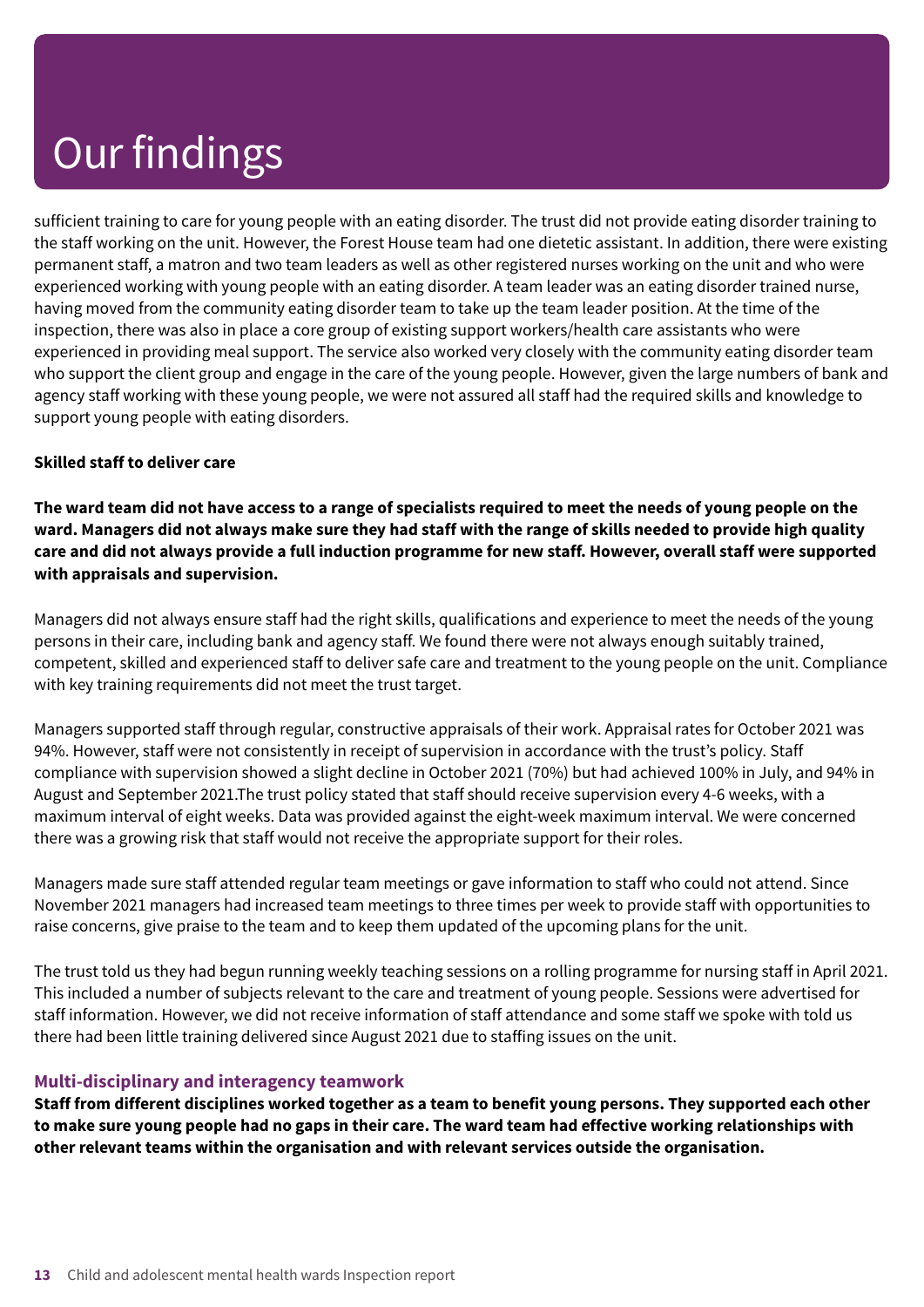Staff held regular multidisciplinary meetings to discuss young persons and improve their care. Staff made sure they shared clear information about young persons and any changes in their care, including during handover meetings. We observed the handover meeting which contained all relevant information required by the teams to deliver safe care and treatment. Agency staff told us they found these handovers informative, with opportunities to ask questions if needed.

Ward teams had effective working relationships with other teams in the organisation and with external teams and organisations.



Our rating of effective went down. We rated it as requires improvement.

#### **Kindness, privacy, dignity, respect, compassion and support**

Most staff treated young people with compassion and kindness and respected their privacy and dignity. Most staff understood the individual needs of the young people and supported them to understand and manage their care, **treatment or condition.**

Feedback from young people, parents and carers about the attitude of staff was mixed. We were told some staff provided emotional support and advice and behaved kindly towards young people. Whilst most staff were discreet, respectful, and responsive when caring for the young people we were told some were disrespectful and unprofessional in their conduct.

Regular staff supported the young people to understand and manage their own care treatment or condition and understood and respected the individual needs of each young person.

Staff felt that they could raise concerns about disrespectful, discriminatory or abusive behaviour or attitudes towards patients.

Staff followed policy to keep young peoples' information confidential.

#### **Involvement in care**

Staff involved young people in care planning and risk assessment and actively sought their feedback on the **quality of care provided**. **They ensured that young people had easy access to independent advocates.**

#### **Involvement of young persons**

Staff introduced young people to the ward and the services as part of their admission, although we found the welcome pack was out of date with inaccurate information about the unit. The Trust had identified this as an action within its Action Plan and new welcome packs were supplied to the unit on 6th December 2021.

Staff often involved young people and gave them access to their care planning and risk assessments. However, two out of six young people told us they did not feel listened to or involved in their care decisions.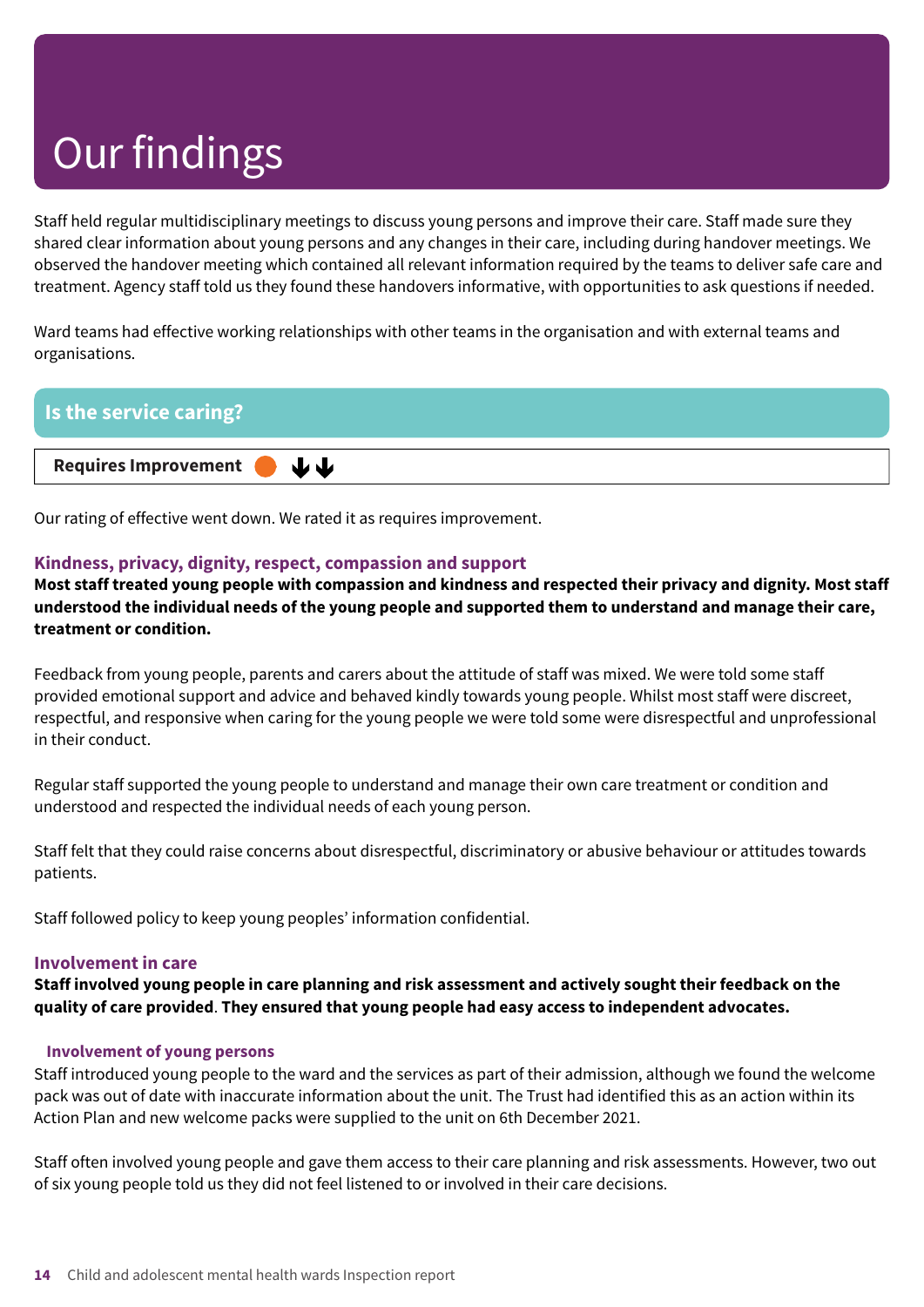Staff supported young people to understand their care and treatment. Managers told us young people had access to ward round information sheets which could be used prior to their weekly ward round meeting where they could make requests or suggestions to be discussed.

Staff involved young people in decisions about the service, when appropriate. The most recent young person-led assessment of the care environment (PLACE) was completed in July 2021 with two young people which audited the level of care and experience within the unit. The outcome of the assessment found that both young people were confident that a good level of patient care and experience was delivered on the ward.

Daily community meetings were held with young people to discuss aspects of the running of the unit. A resolution group was held monthly with the team leaders to discuss any issues raised and explore if any solutions could be actioned.

Staff supported young people to make decisions on their care and had various co-production tools to ensure their involvement. For example, safety plans, which were a co-production tool and were developed with the young person and shared with parents and carers prior to leave or discharge. These could be personalised for the young person if they wished and were written in the first person.

Staff made sure young people could access advocacy services and the advocate provided weekly visits to the unit, although this was offered remotely during COVID-19 restrictions.

#### **Involvement of families and carers**

**Staff did not always inform and involve families and carers appropriately.**

Most parents and carers told us they were not always kept up-to-date about their child's care and often the care review meetings were cancelled at short notice or they were not always involved. One parent told us doctors make decisions without consulting them and treated parents with disdain.

Staff helped families to give feedback on the service. In October 2021, the management team had met with a group of parents to help address a number of concerns they had raised regarding the level of care within the unit.



Our rating of responsive went down. We rated it as requires improvement.

#### **Facilities that promote comfort, dignity and privacy**

The design, layout, and furnishings of the ward did not always support young people's treatment, due to the **refurbishments taken place on the unit. Each young person had their own bedroom with an en-suite bathroom and could keep their personal belongings safe. There was limited quiet areas for privacy.**

Each young person had their own bedroom, which they could personalise and had en-suite facilities.

Young people had a secure place to store personal possessions.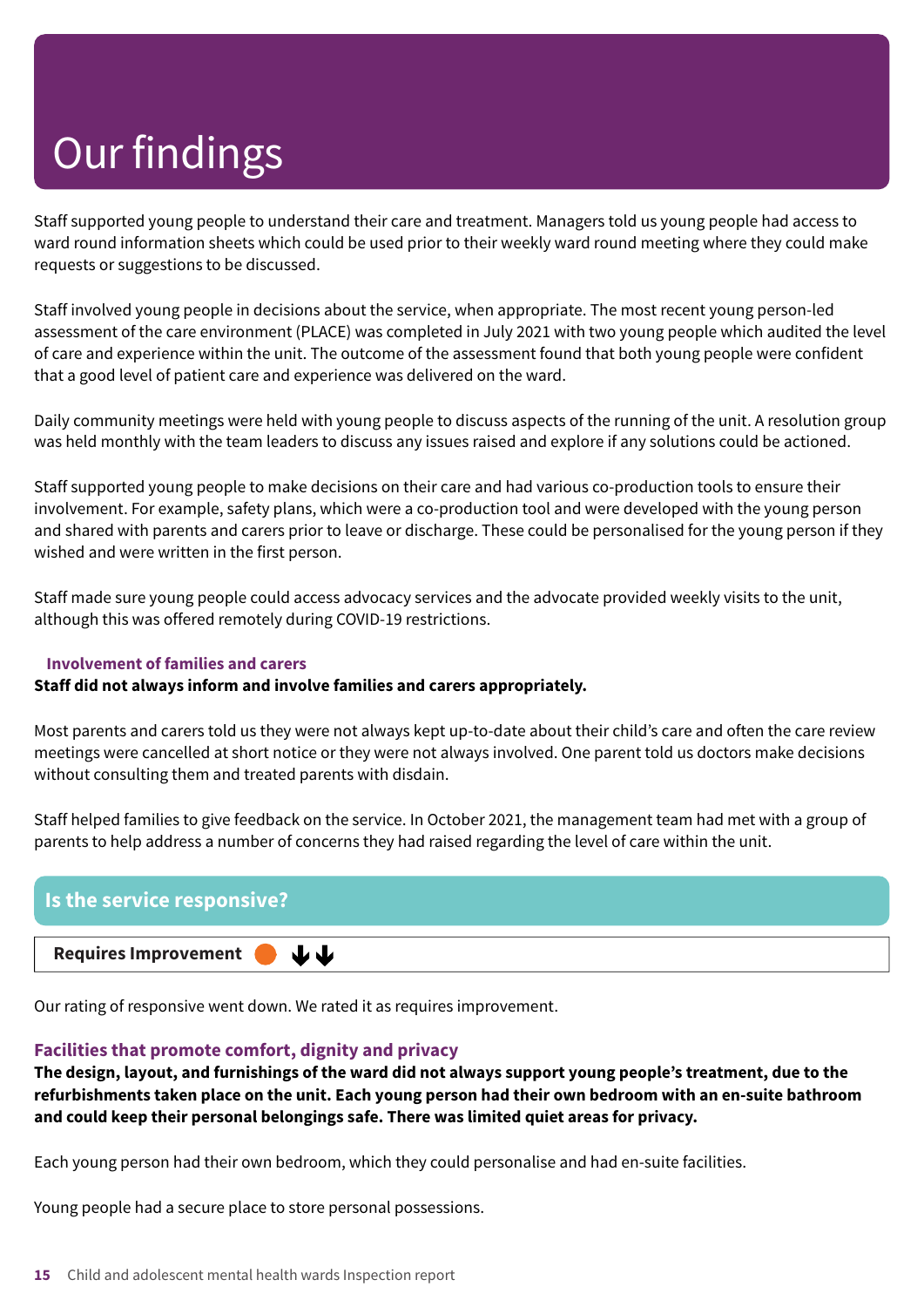Due to the major refurbishments taking place on the unit, staff could not use a full range of rooms and equipment to support their treatment and care. This impacted on the opportunities for activities and therapeutic interventions.

The service did not have enough quiet areas, but they had a room where young people could meet with visitors and they could make phone calls in private.

The service had an outside space that young people could access easily but the space was limited due to the major refurbishments being completed at the unit at the time of inspection.

#### **Young people's engagement with the wider community**

#### Staff supported young people with activities outside the service and made sure young people had access to high **quality education throughout their time on the ward.**

Whilst most staff made sure young people had access to opportunities for education and work, one young person out of six told us they had not accessed the education on site during their entire stay which was over six months. The trust provided an explanation for this non-attendance. Another young person said they had frequently asked to go for a walk but there was not enough staff to facilitate this.

Staff helped young people to stay in contact with families and carers.

Staff encouraged young persons to develop and maintain relationships both in the service and the wider community.

#### **Listening to and learning from concerns and complaints**

**The service treated concerns and complaints seriously, investigated them and learned lessons from the results,** and shared these with the whole team and wider service. However, there was a lack of communication between **managers and parents and carers and there were significant delays in responding to their concerns.**

Young people, relatives and carers knew how to complain or raise concerns. The trust reported seven formal complaints received between 1 August 2021 and 31 November 2021. The trust reviewed the themes from these complaints and used this information within their improvement plan for the unit. Themes identified included; standards of care, observations, staffing levels, psychology provision, incidents (including self-harm), activities, transfers of care and leave facilities under section 17 of the Mental Health Act. However, not all complaints were investigated in accordance with timeframes indicated within the trust's policy. The trust reported four complaints currently ongoing, two of which were overdue at the time data was submitted.

The service clearly displayed information about how to raise a concern in young person areas.

Staff understood the policy on complaints and knew how to handle them.

#### **Is the service well-led?**

**Inadequate –––** JJJ

Our rating of well-led went down. We rated it as inadequate.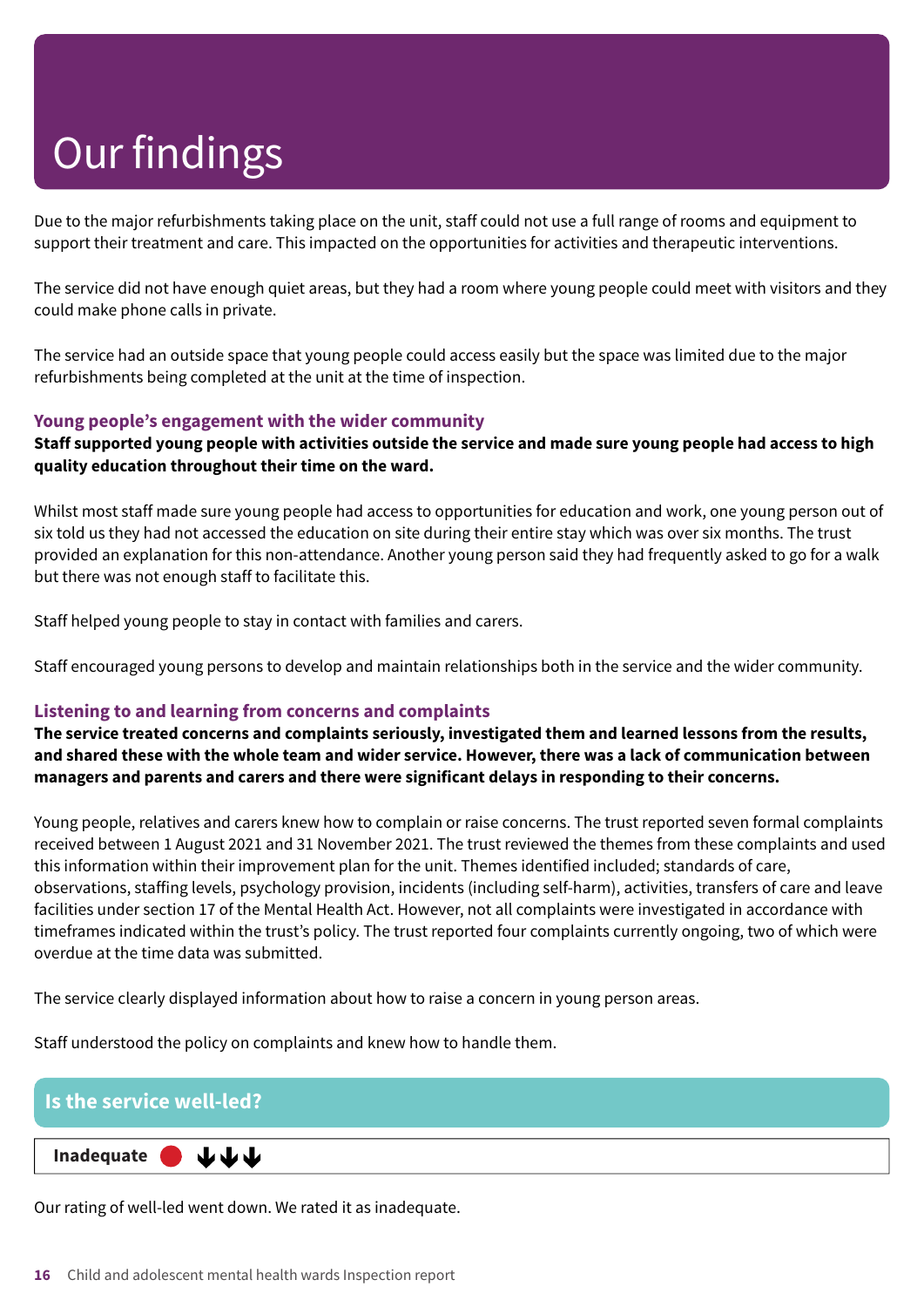#### **Leadership**

Leaders had the skills, knowledge and experience to perform their roles. They had a good understanding of the services they managed and were visible in the service and approachable for young persons and staff. However, **leaders had not been fully effective in identifying and implementing required improvements.**

Overall, the trust was sighted on a majority of the current issues within the service. In September 2021, the trust senior leadership set up a task and finish group to support the challenges being escalated by the clinical leadership of Forest House. The group met three times each week. The service line lead for the unit provided a link between this group and the staff team, with professional leads also linking to professional groups. The trust had a core management team which met monthly with attendance of senior operational and clinical leadership with professional groups represented. The trust also had a dedicated monthly quality and risk meeting with attendance of senior operational and clinical leadership, extended also to service level clinical leadership staff. The executive team ran fortnightly 'Catch Up with the Execs' sessions open to all staff.

Between September and December 2021, the service was visited regularly by senior leaders, including members of the trust executive team.

An improvement plan was developed and regularly monitored and updated. However, not all of the concerns we identified at this inspection were already included in the trust's ongoing action plan. In November 2021, the modern matron for the unit increased the frequency of multi-disciplinary meetings from weekly to three times per week to support accessibility of staff to engage in the improvement plan.

Managers held daily 'safe care' calls to discuss staffing issues and monitor rosters, led by members of the senior leadership team. Whilst managers backfilled for vacancies on the wards, we were told, and evidence showed, this distracted them from their managerial responsibilities, for example completing, reviewing and actioning the findings from audits, oversight of physical health monitoring and medication management which resulted in a deterioration in the quality of key management and oversight processes. The service line lead and head of nursing worked in close liaison with the unit. Frequency of visits to Forest House were increased to provide additional support and oversight and maintain regular contact outside of these times. The interim senior service line lead and clinical director worked closely with operational and clinical leadership of the service.

The trust had a Core Management Team which met monthly with attendance of senior operational and clinical leadership with professional groups represented. The trust also had a dedicated monthly quality and risk meeting with attendance of senior operational and clinical leadership extended also to service level clinical leadership staff.

The Executive Team ran fortnightly 'Catch Up with the Execs' sessions open to all staff.

#### **Vision and strategy**

#### Staff knew and understood the provider's vision and values and how they applied to the work of their team.

The trust had a five year strategy entitled the "Good to great" and the overarching values embedded within the strategy were welcoming, kind, professional, positive and respectful.

#### **Culture**

Most staff felt respected, supported and valued. They said the trust promoted equality and diversity in daily work **and provided opportunities for development and career progression. They could raise any concerns without fear.**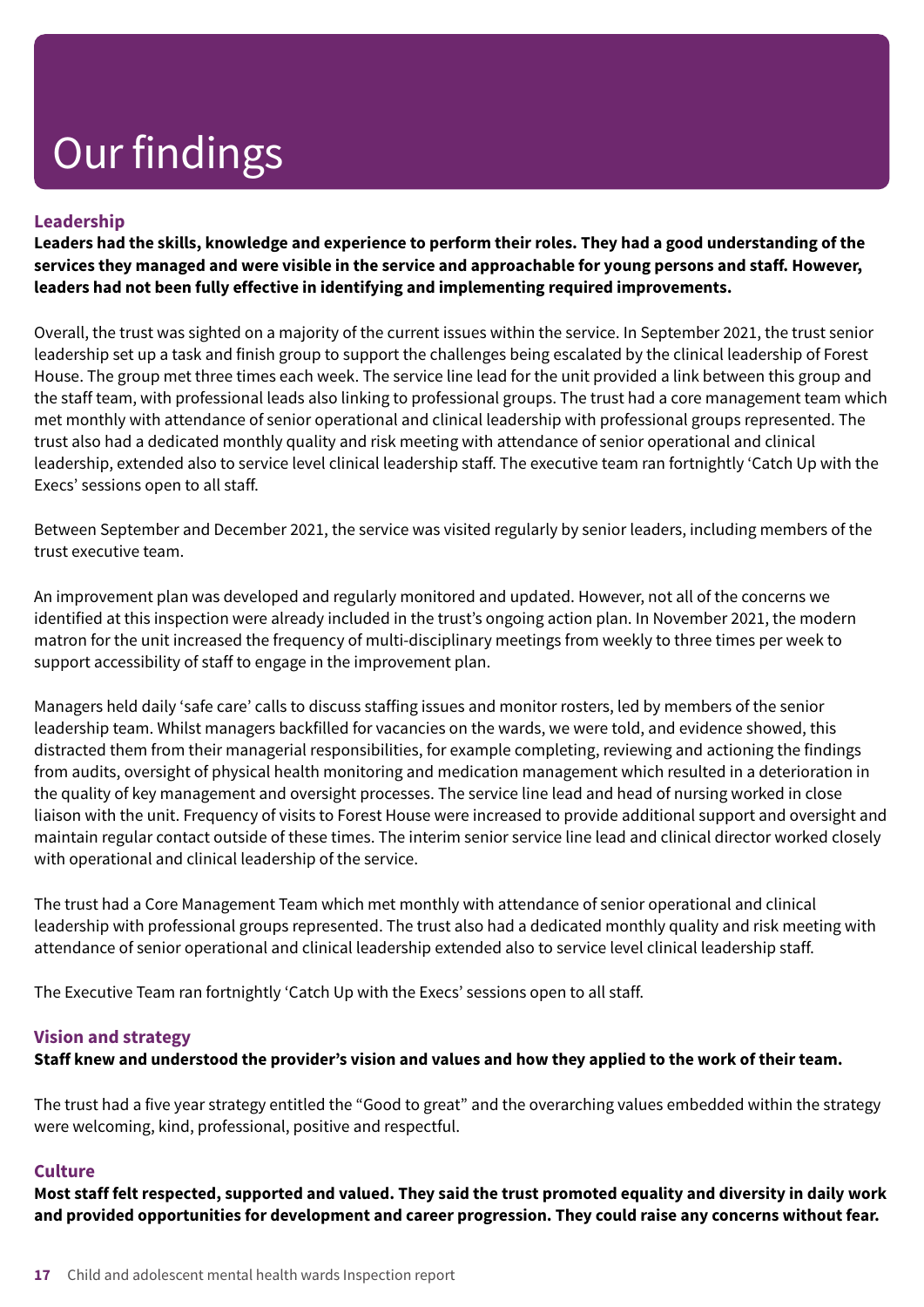The trust had a freedom to speak up policy and a freedom to speak up guardian. Staff were also encouraged to apply to become freedom to speak up advocates across services. The trust reported two concerns raised to the guardian in the three months to November 2021. The guardian was not aware of any other concerns since commencing the role in the last year. Both concerns related to service delivery and potential impact on the care of the young people. The guardian also visited the unit on two occasions during December 2021 to speak with staff.

Staff we spoke with acknowledged the current pressures on the service but acknowledged that they were encouraged to raise concerns with senior leaders. However, two staff felt their concerns had not been adequately addressed in a timely manner. For example, lack of therapy staff on the unit, insufficient numbers of permanent staff and lack of sufficient space to conduct therapeutic sessions.

#### **Governance**

#### **Our findings from the other key questions demonstrated that governance processes did not operate effectively at team level and that performance and risk were not always managed well.**

There was insufficient management and oversight of the running of the service to ensure all policies, procedures and local governance arrangements were maintained, monitored, accurately documented and effective. Managers were not completing regular audits of care plans are per the fundamentals of care audit and providing regular feedback to staff to improve quality of care and practice. However, the trust had included plans for improvement in their improvement plan.

Managers did not maintain oversight of some essential records for care and treatment of patients in accordance with their care plans. For example, records of staff completion of patient observations to manage individual risk. The nurse in charge of each shift was responsible for signing off the records and there was no evidence that poor recording had been addressed with staff. There was also a significant backlog of scanning of the observation sheets on patient records. This poses a significant risk to young people's safety as staff may not have all relevant up to date information.

We found 144 electronic incident reports awaiting review and sign-off by managers. Managers were not reviewing these in a timely fashion.

#### **Management of risk, issues and performance**

#### Teams had access to the information they needed to provide safe and effective care and used that information to **good effect.**

The trust maintained a risk register for the unit. At the time of inspection, the risk register identified five key risks for the service. For example, the national shortage of mental health beds for young people, including psychiatric intensive care and low secure provision. This had impacted significantly on the service. The trust was unable to secure more appropriate placements for young people requiring more intensive support, which resulted in significantly more staff needed to maintain safety on the unit and a lack of available beds for young people requiring admission.

Other risks recorded, included high staff vacancy rate, staff training in physical interventions, RESPECT training, and violence and aggression. All risks were regularly reviewed and reflected the risks on the unit and had identified control measures recorded. However, risk ratings were not always reduced by the available control measures. In July 2021, the trust escalated two risks to the trust risk register to ensure board oversight.

- 1. The risk on the national shortage of mental health beds for young people and
- 2. The reduction on face-to-face mandatory training, which included RESPECT training.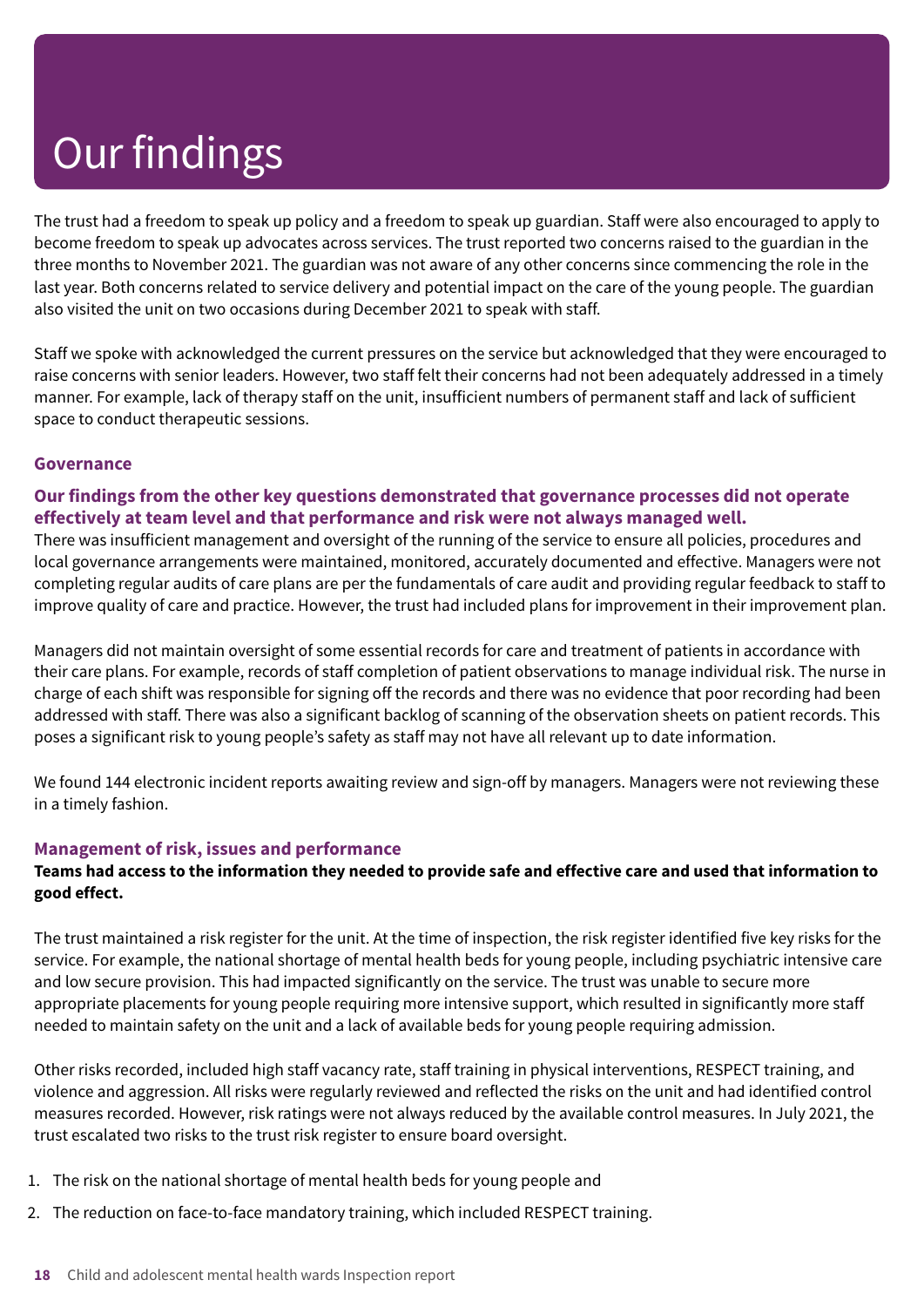High staff vacancies remained unchanged on the local risk register with controls which included ongoing recruitment and block booking of agency staff.

#### **Information management**

**Staff collected analysed data about outcomes and performance and engaged actively in local and national quality improvement activities.**

Staff were not consistently completing audits of care in accordance with the trust's process. The fundamentals of care audit should be completed weekly. The most current audit at the time of the inspection was dated 4 October 2021. The audit contained multiple gaps in recording and areas identified as not completed. The attached action log was blank. Therefore, we were not assured that managers utilised this audit effectively to monitor assurance around key areas of quality and safety.

The trust offered parents and carers of young people the opportunity to participate in research projects. For example, a study to understand the experiences of parents and carers of young people admitted to services far from home. We were not provided with numbers of participants.

#### Managers engaged actively other local health and social care providers to ensure that an integrated health and **care system was commissioned and provided to meet the needs of the local population. Managers from the service participated actively in the work of the local transforming care partnership.**

The Trust was a member of the Quality Network for Child and Adolescent Inpatient Services (QNIC) and participated in peer reviews; the last was undertaken on 24th March 2021. The Trust's latest certificate showed commitment scores between 84% and 100% across seven key domains. These were estates and facilities, staffing, access admission and discharge, care and treatment, information, consent and confidentiality, young people's rights and safeguarding and Clinical Governance.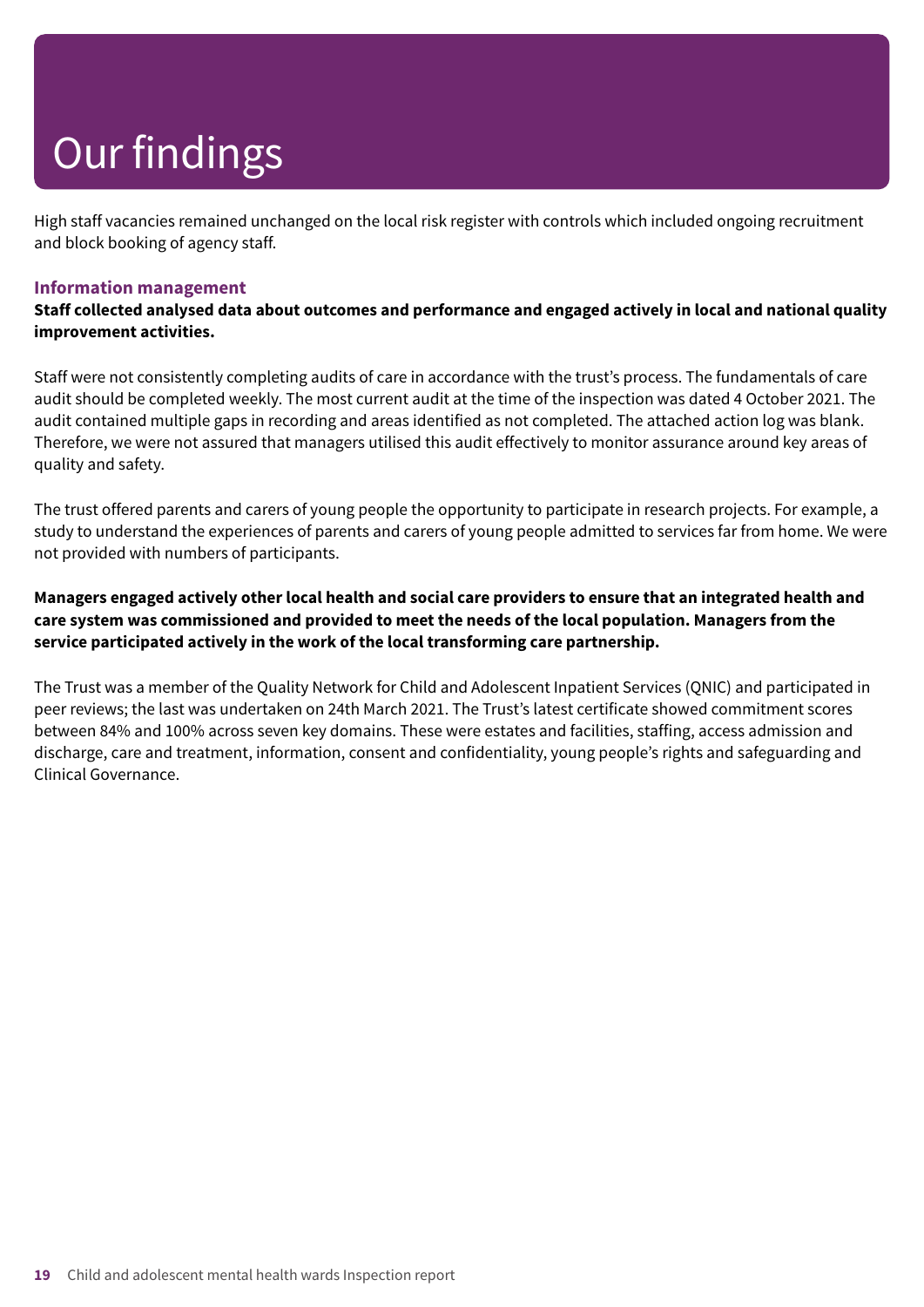### Areas forimprovement

Action the service MUST take is necessary to comply with its legal obligations. Action a provider SHOULD take is because it was not doing something required by a regulation but it would be disproportionate to find a breach of the regulation overall, to prevent it failing to comply with legal requirements in future, or to improve services.

#### **Requirement notices:**

The trust must ensure that young people's risk management plans are updated in a timely manner and mitigations to manage risks are clearly documented to ensure young person safety. Regulation 12  $(2)(a)(g)$ 

The trust must ensure that staff consistently enforce the unit's mobile phone policy to ensure the safety and wellbeing of all young people on the unit (Regulation 12 (a)(b)

The trust must ensure that formal complaints are investigated in accordance with timeframes indicated within the trust's policy Regulation 16 (1)(2)

The trust must ensure that staff fully complete young people's observation allocation sheets (Regulation 17 (2)(c)

#### **Enforcement Action:**

The trust must ensure that sufficient psychological interventions are part of the care and treatment for young people to assist in them in their recovery (Regulation 9  $(1)(a)(b)(c)$ 

The trust must ensure that effective systems are in place to ensure staff administer and record medicines given to young people in accordance with their prescription charts (Regulation 12 (2)(g)

The trust must ensure that staff complete physical health checks for young people following administration of medication administered for the purpose of rapid tranquilisation Regulation 12  $(2)(g)$ 

The trust must implement robust systems and sufficient management oversight of the running of the service to ensure all policies, procedures and local governance arrangements are maintained, monitored, accurately documented and effective (Regulation 17 (1)(2)(a)(c)

The trust must ensure there are suitably trained, competent, skilled and experience staff to deliver safe care and treatment to young people and that all staff receive a full induction Regulation 18  $(1)(a)$ 

#### **Action the trust Should take to improve:**

The trust should ensure that risk assessments are updated in a timely manner to reflect current risks posed by young people.

The trust should ensure that young people and their parents and carers are fully involved in care planning and decision making.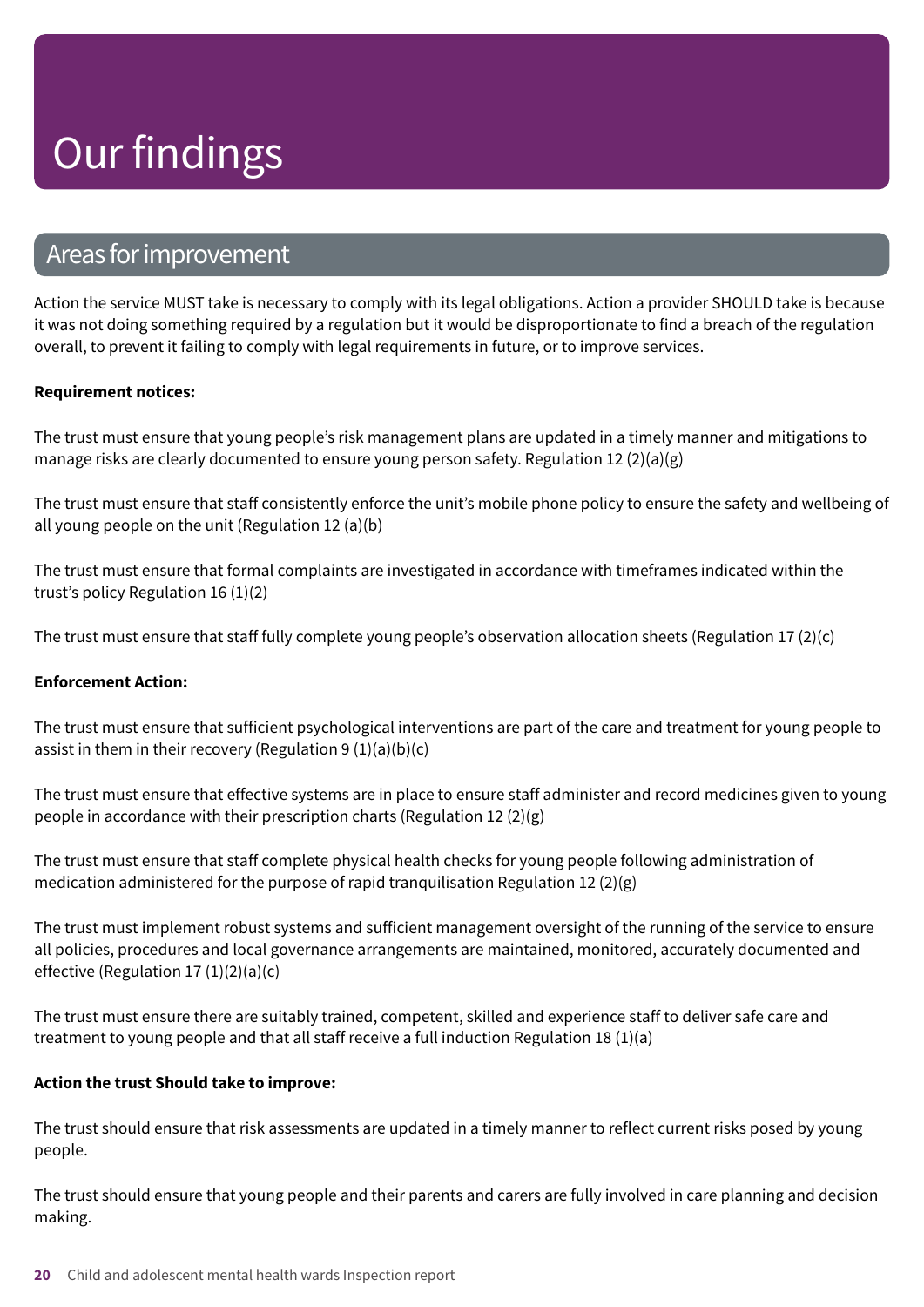### Our inspection team

The team that inspected the service comprised a CQC lead inspector, one other CQC inspector and one CQC Inspection Manager. The inspection team was overseen by a Head of Hospital Inspection.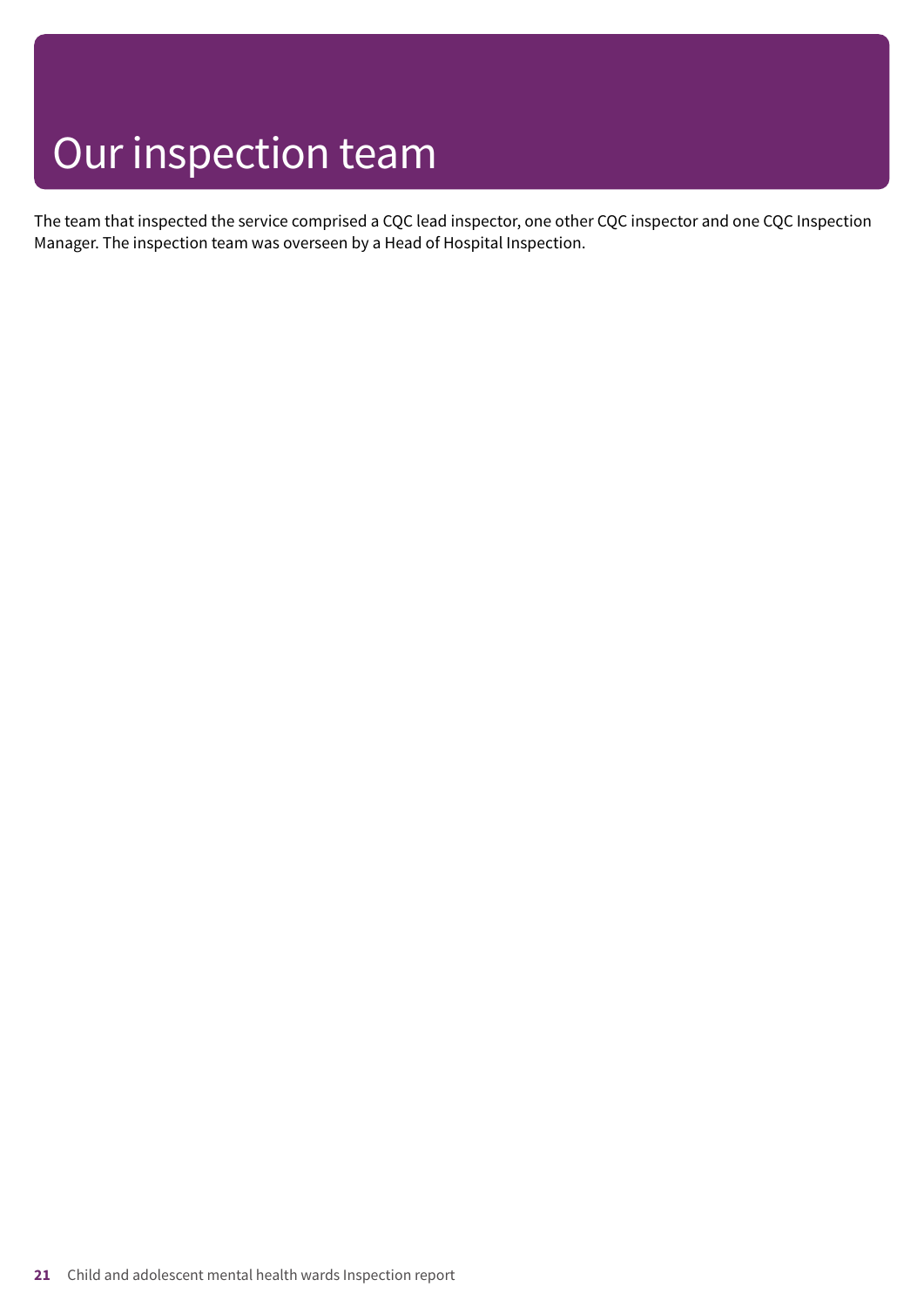### Requirement notices

### Action we have told the provider to take

The table below shows the legal requirements that were not being met. The provider must send CQC a report that says what action they are going to take to meet these requirements.

| Regulated activity                                                                                                                   | <b>Regulation</b>                                                              |
|--------------------------------------------------------------------------------------------------------------------------------------|--------------------------------------------------------------------------------|
| Treatment of disease, disorder or injury<br>Assessment or medical treatment for persons detained<br>under the Mental Health Act 1983 | Regulation 12 HSCA (RA) Regulations 2014 Safe care and<br>treatment            |
| Regulated activity                                                                                                                   | Regulation                                                                     |
| Treatment of disease, disorder or injury<br>Assessment or medical treatment for persons detained<br>under the Mental Health Act 1983 | Regulation 16 HSCA (RA) Regulations 2014 Receiving and<br>acting on complaints |
| Regulated activity                                                                                                                   | Regulation                                                                     |
| Treatment of disease, disorder or injury<br>المحمد المقمام المحدود مصطرفات والمتلوم والمستلم والمحمد براد المتحدود والمستخدمات       | Regulation 17 HSCA (RA) Regulations 2014 Good<br>governance                    |

Assessment or medical treatment for persons detained

under the Mental Health Act 1983